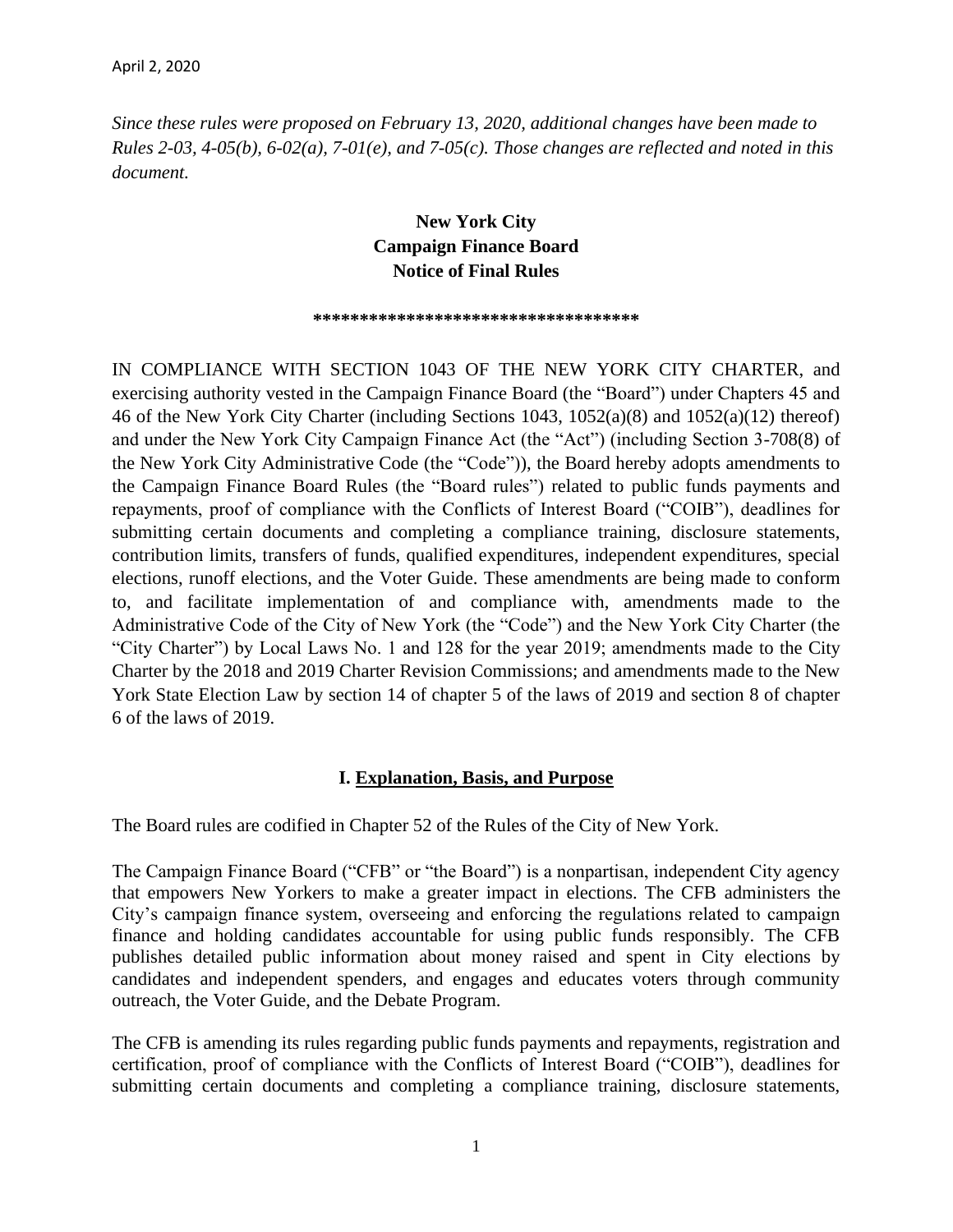contribution limits, transfers of funds, qualified expenditures, independent expenditures, special elections, runoff elections, and the Voter Guide.

The CFB is proposing these amendments to improve the administration of the Campaign Finance Program and to conform to, and facilitate implementation of and compliance with, amendments made to the City Charter by the 2018 and 2019 Charter Revision Commissions; Local Laws No. 1 and 128 for the year 2019, codified in sections 3-702, 3-703, 3-704, 3-705, 3-706, 3-708, 3- 709, 3-709.5, 3-710, 3-713, 3-720, 3-801, and 12-110 of the Administrative Code of the City of New York (the "Code") and sections 1052 and 1152 of the City Charter; section 14 of chapter 5 of the laws of 2019, codified in section 8-100(1) of the New York State Election Law; and section 8 of chapter 6 of the laws of 2019, codified in section 8-600 of the New York State Election Law.

The following is a summary of the changes.

### **Summary of Final Rules**

### **Chapter 1**

Section 1-02 is amended to update the definition of "optional early public funds repayment" to reflect the fact that there are now multiple public funds payments made before the ballot is set. Additionally, the definitions of "election" and "transfer" are amended to account for the removal of runoff elections (*see also* Chapter 16).

Section  $1-04(a)(iii)$  is amended to clarify that if a scheduled payment date falls on a Saturday, Sunday, or legal holiday, the payment will be made on the next business day.

## **Chapter 2**

Section 2-01 is amended to require that candidates declare an office sought when they submit a Filer Registration. Pursuant to section 2-02(e), a declaration of office sought must also be provided with a Certification. This information is crucial to effective and efficient administration of the Campaign Finance Program, as it is required in order to determine each candidate's contribution limit, expenditure limit, threshold calculation, and total public funds payable.

Section 2-02 is amended to update the certification and rescission deadlines, in order to conform to §§ 3-703(1)(c) and 3-705(4) of the Code, as amended by Local Law No. 128 of 2019 ("Local Law 128").

Section 2-03 is amended to provide that candidates may change their office sought until the certification deadline or until they receive public funds, whichever comes first. If the Board declares an extraordinary circumstance, thus creating a new certification deadline pursuant to section  $3-703(1)(c)(iii)$  of the Code, then a candidate for any affected office (meaning that the declaration applies either to the original office sought or to the new office sought) may change their office sought, provided that they must refund any contributions that exceed the limits applicable to the new office sought, raise any additional funds required to meet the threshold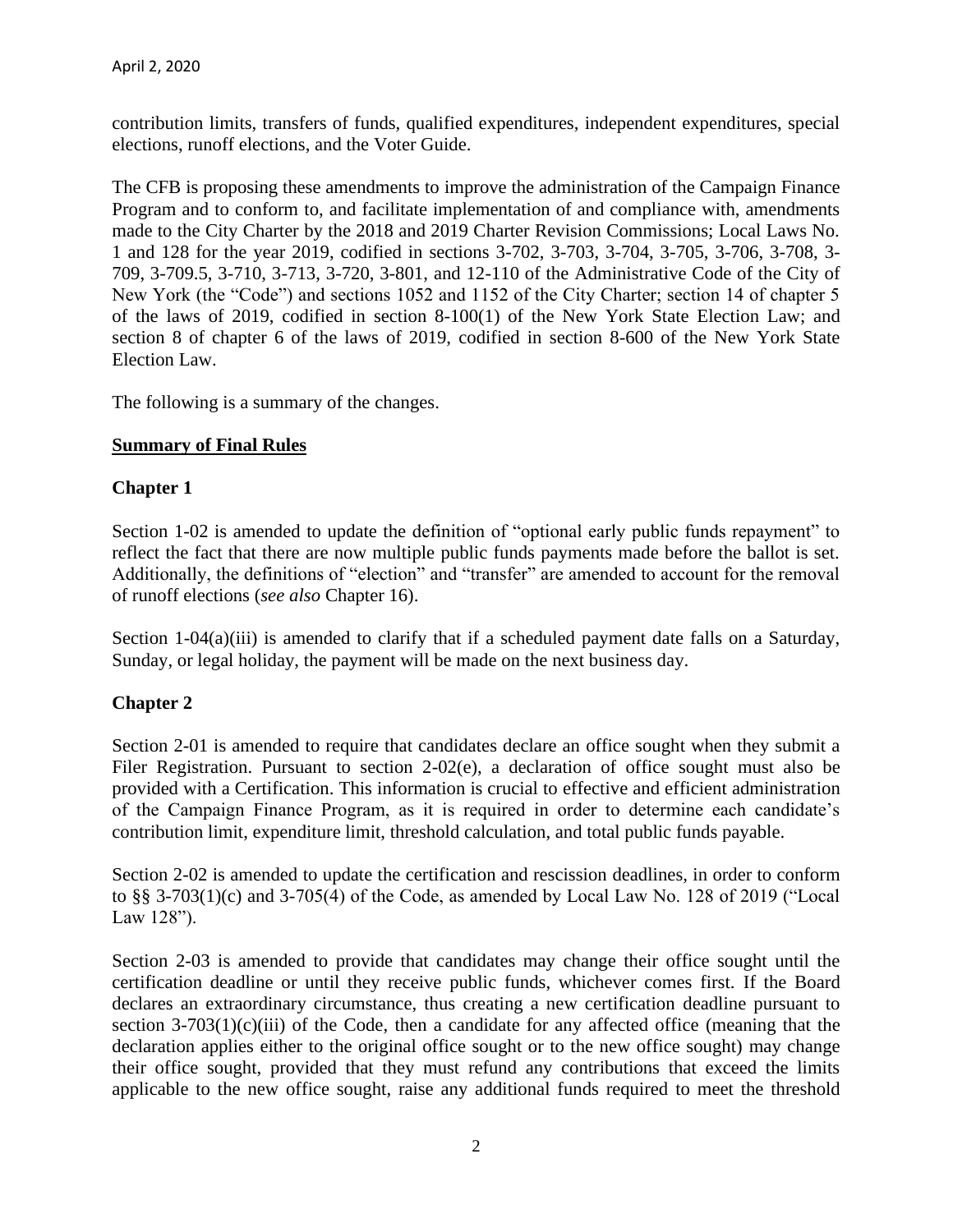applicable to the new office sought, and repay any public funds previously received that exceed the amount for which the candidate is now eligible. If an extraordinary circumstance is not declared, any candidate who changes their office sought after receiving public funds will be ineligible to receive additional public funds for the covered election and must repay all public funds previously received for that election. These requirements, which were not included in the Notice of Proposed Rules, are added to address the fairness and compliance considerations and the administrative burdens associated with a candidate receiving public funds based on the contribution limit, public funds maximum, matchable amount per contribution, and threshold applicable to one office and subsequently seeking election to a different office.

Section 2-06 is amended to clarify the deadlines by which candidates must complete the CFB's pre-election compliance training. Candidates not seeking an early payment must complete the training by the final day of the disclosure period reported in the 32-day pre-primary disclosure statement, while candidates seeking an early payment must complete the training at least 15 business days before the payment is made.

## **Chapter 3**

Section 3-01(b) is amended to reflect the fact that there are now multiple public funds payments made before the ballot is set.

Section 3-01(d) is amended to provide that a candidate may be ineligible to receive public funds during the pre-election period if the candidate maintains a significant reporting variance for either receipts or expenditures, fails to report employment information or provide complete and accurate backup documentation for a significant percentage of matching claims, or fails to attend a compliance training. Reporting variances, missing employment information, and documentation error rates above a certain percentage are common indicia of inadequate internal controls and thus provide a basis for the denial of public funds. The Board has previously denied public funds based on documentation error rates and missing employment information pursuant to its internal audit standards; this amendment represents a codification of that practice. The addition of reporting variance as a factor follows a 2015 rule change requiring that candidates submit all bank statements and deposit slips concurrently with each disclosure statement. Prior to this rule change, a significant reporting variance during the pre-election period could be a result of the campaign not yet having provided up-to-date bank records. Now, an underreporting variance likely indicates significant amounts of unreported activity, while an overreporting variance likely indicates a failure to comply with the requirement to provide bank records with each disclosure statement; either scenario represents a lack of adequate internal controls and a failure to disclose key information to the Board and/or the public. The threshold amounts for determining what constitutes a "significant" reporting variance, percentage of missing employment information, and documentation error rate will be calculated for each election cycle and will be publicized on or before July 11 in the year prior to the year of the election.

Section 3-02 is amended to remove the statement that a candidate who has been disqualified from the ballot, or who is no longer opposed by a candidate who appears on the ballot, is not eligible to receive public funds, as this statement appears in section 7-01(e) as amended herein.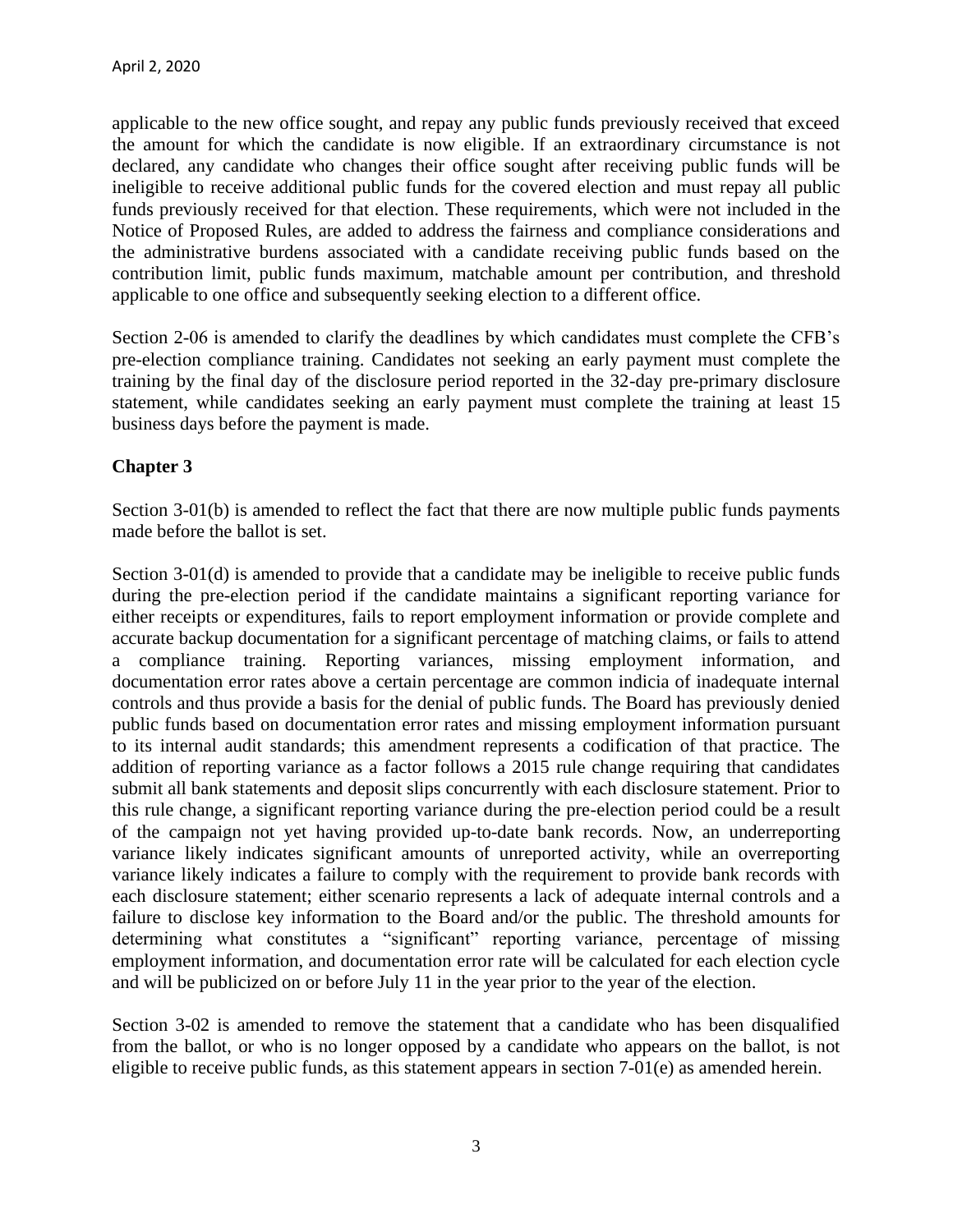Section 3-05 is amended to conform to  $\S$ § 3-703(1)(m) and 12-110(b)(2)(a) of the Code, as amended by Local Law 128, concerning filing with the Conflicts of Interest Board.

## **Chapter 4**

Section 4-05(b) is amended to modify the disclosure schedule during the year of the election, in order to account for the rescheduling of the primary election from September to June per recent amendments to the State Election Law. The May 15 disclosure statement is removed, as the 32 day pre-primary disclosure statement will be due in mid-May, and a new disclosure statement is added in late August, due to the gap between the primary and general elections.

Section 4-05(b)(ii)(D) is amended to parallel the language used in section  $1-04(a)$ (iii) regarding deadlines. This amendment was not included in the Notice of Proposed Rules.

Section  $4-05(c)$ (ii) is amended to accommodate the updates to contribution refund requirements in sections  $5-07(b)$  and (c).

Section  $4-05(c)(iv)$  is amended to change the threshold dollar amount above which contributions to political committees from a candidate's personal funds are considered contributions to, and expenditures by, that candidate's campaign.

Section  $4-05(c)(vi)$  is amended to delete the requirement that transfers of funds consist entirely of contributions previously raised by the transferor committee.

## **Chapter 5**

Section 5-01(b) is amended to update the year of the most recent contribution limit adjustment from 2018 to 2022.

A new section 5-01(c) is created to clarify that the new contribution limits, as created by the 2018 Charter revision and codified in  $\S$  3-703(1)(f) of the Code, apply to all contributions accepted by Option A candidates in the 2021 elections, regardless of when the contributions were received. Failure to refund the over-the-limit portion of contributions received at any time during the election cycle is a violation that may result in a penalty. *See also* CFB Advisory Opinion No. 2019-1.

Sections 5-07(b) and (c) are amended to provide that contribution refunds must be documented and are considered to be made on the date on which the funds cleared the committee account. The documentation provided must demonstrate that the refund cleared the committee account and was issued to the reported contributor (for example, for a refund made by check, the campaign must provide a copy of the front and back of the endorsed check as well as the corresponding committee bank statement). The sections are further amended to remove the requirement that contribution refunds be made by bank or certified check. Contribution refunds may be made electronically by ACH transfer, or using a committee check; however, the campaign assumes the risk that the contributor may not cash or deposit a committee check in a timely manner, which would delay the refund date and potentially affect the campaign's public funds eligibility and result in violations and penalties.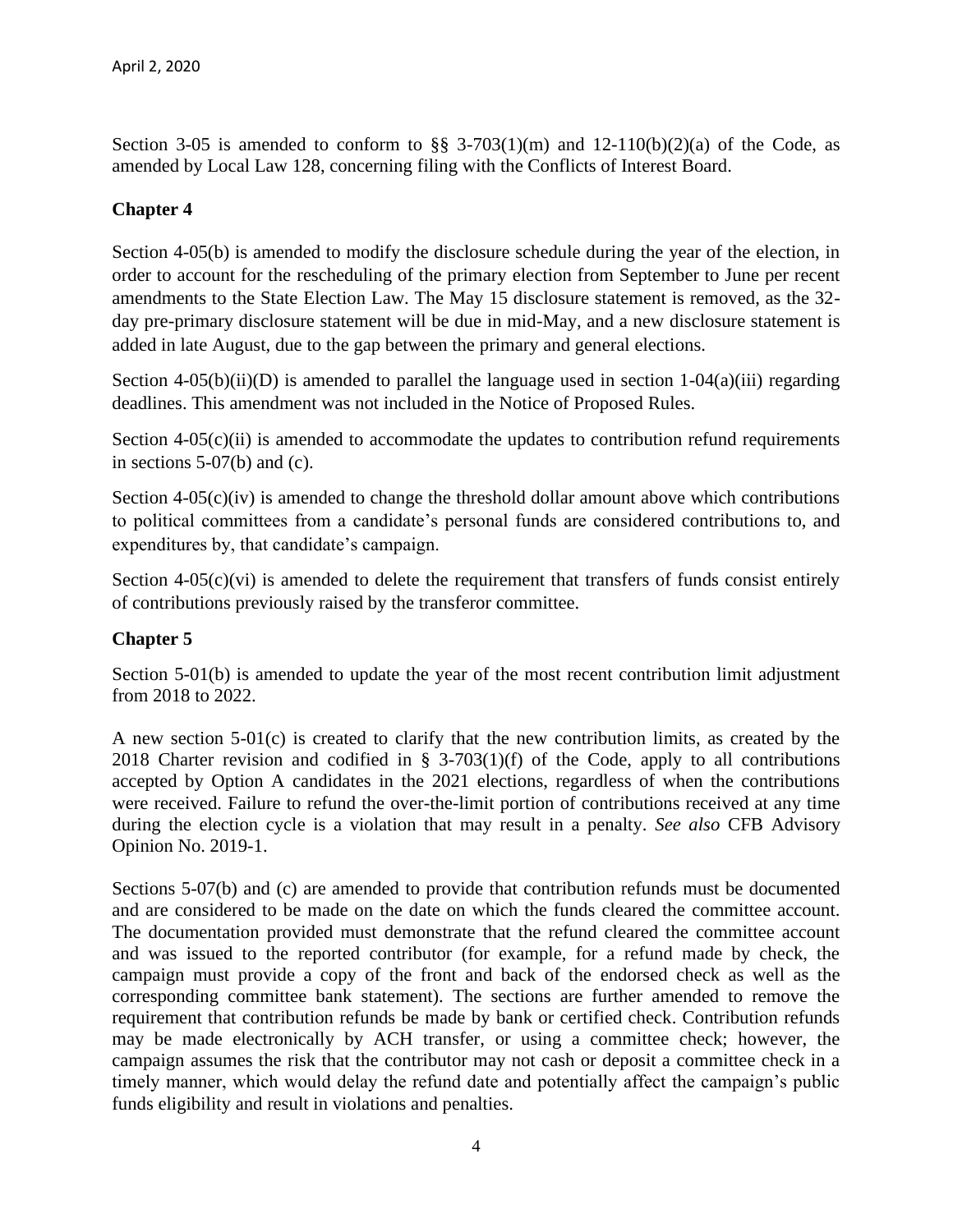Section 5-08(c) is amended to provide that transfers between CFB committees are not subject to the requirement to demonstrate that transferred funds are not derived from excess or prohibited contributions. This change is to conform to § 3-703(14) of the Code, as amended by Local Law 189 of 2016.

## **Chapter 6**

Section 6-02(a) is amended to provide that expenditures to defend the validity of petitions may be qualified expenditures. This change is to conform to § 3-704(2)(h) of the Code, as amended by Local Law 128.

Section 6-02(a) is further amended to provide that, if a candidate or their sole opponent is removed from the ballot, the candidate may make qualified expenditures for a different election held later in the calendar year, unless the candidate is running as a write-in candidate for that later election. This amendment, which was not included in the Notice of Proposed Rules, is added to address the fact that write-in candidates are not permitted to receive public funds, but because public funds payments will now be issued several months before ballot determinations are made, it is possible that a candidate could receive a public funds payment prior to the primary election, be disqualified from the primary ballot, and subsequently run a campaign solely as a write-in candidate for the general election. This amendment prohibits expenditures made for that election by that write-in candidate from being made with public funds.

Section 6-02(a) is further amended to provide that qualified expenditures for candidates in a small primary election, as defined by section 7-05(a), may not exceed \$5,000 per candidate. This amendment, which was not included in the Notice of Proposed Rules, is added to address the fact that, because public funds payments will now be issued several months before ballot determinations are made, it is possible that a candidate could receive a public funds payment exceeding \$5,000 prior to the primary election, but only appear on the ballot in a small primary election, for which the candidate was eligible to receive no more than \$5,000 in public funds pursuant to section 7-05(a). Pursuant to this amendment, candidates in a small primary are prohibited from making more than \$5,000 in expenditures for that primary using public funds. Pursuant to § 3-710(2)(a) of the Code, candidates are also required to repay any amount of public funds received in excess of the amount they were eligible to receive; accordingly, a candidate in a small primary who receives more than \$5,000 in public funds would be required to repay the excess amount to the Board. (*See also* section 7-05(c), added herein.) This amendment ensures that such candidates are not permitted to spend public funds they were not eligible to receive.

## **Chapter 7**

Section 7-01(e) is amended to clarify that a candidate who does not appear on the ballot, or who is not opposed on the ballot, may be required to return any public funds received. This clarification is necessary because Local Law 128 provided for public funds payments beginning in December in the year prior to the election year, thus increasing the likelihood that a candidate who previously received public funds, or that candidate's sole opponent, could subsequently be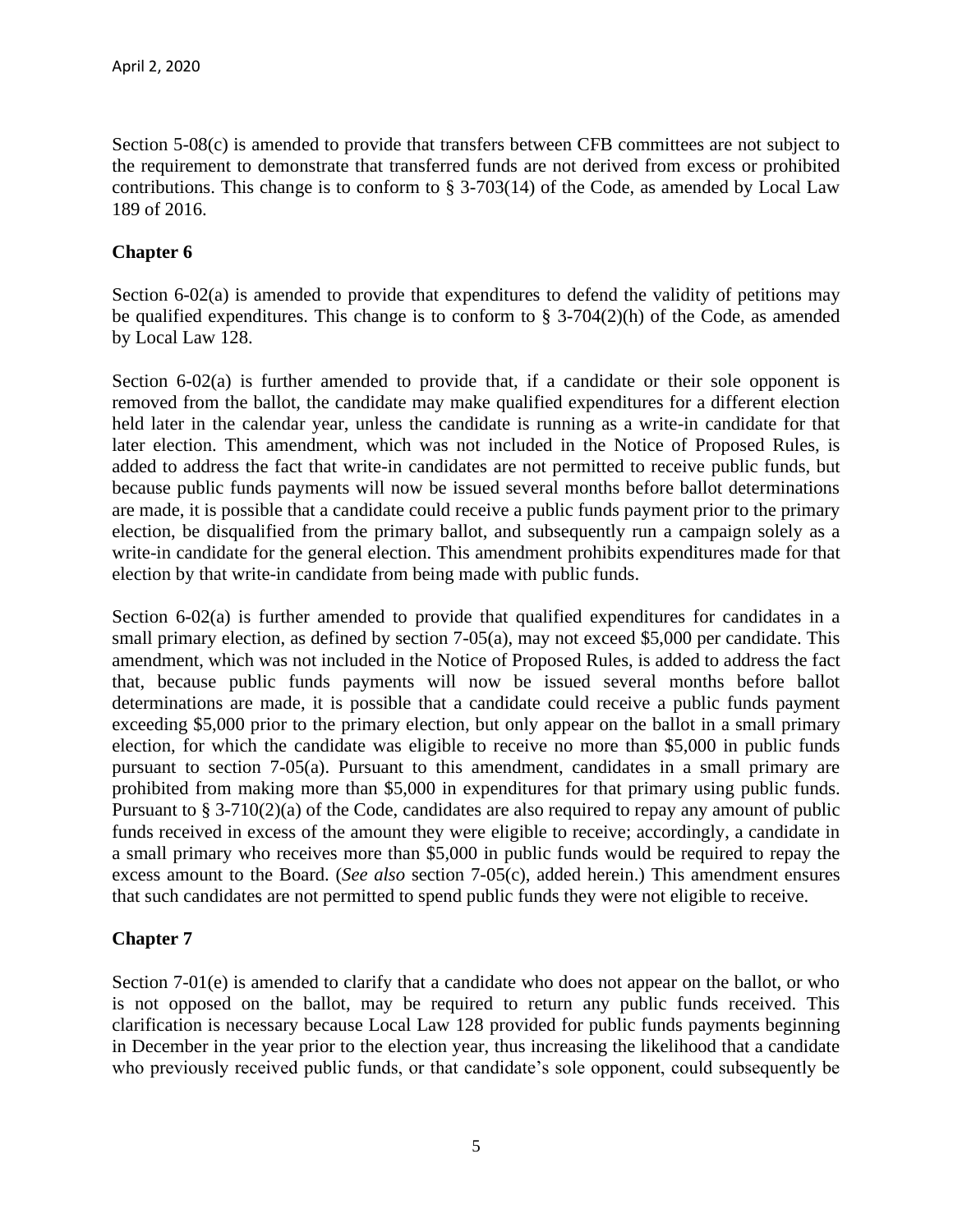disqualified from the ballot. Candidates who are not opposed on the ballot are not eligible to receive public funds for that election. *See* Admin. Code § 3-703(5).

Section 7-01(e) is further amended to provide that a candidate who does not appear on the ballot, or is not opposed on the ballot, for an election is ineligible to receive additional public funds for a later election held in the same calendar year unless the candidate demonstrates that they will appear on the ballot in that later election. This amendment, which was not included in the Notice of Proposed Rules, is added to address the fact that, because public funds payments will now be issued several months before ballot determinations are made, it is possible that a candidate could receive a public funds payment prior to the primary election, be disqualified or have their sole opponent disqualified from the primary ballot, and subsequently run a campaign solely as a write-in candidate for the general election. Pursuant to this amendment, that candidate could not receive additional public funds without demonstrating that they will be on the ballot for the general election.

Section 7-02(a)(iii) is relocated to new section 7-01(g) and is amended to reflect the fact that there are now multiple public funds payments made before the ballot is set. The section is also amended to remove the reference to unopposed candidates, who are covered in section 7-01(e).

Section 7-02(a) is amended to conform to the payment schedule established by § 3-705(4) of the Code, as amended by Local Law 128. Additionally, the section provides that a certified statement of need, which must be submitted in order to receive an early public funds payment, must be received at least 15 business days before the scheduled date of the payment. This is to allow CFB staff sufficient time to review statements of need and determine eligibility before issuing payments.

Section 7-02(c) is amended to clarify what may constitute "new information" for purposes of  $\S$ 3-703(12) of the Code, which provides that the Board may not invalidate a matching claim that was submitted in a previously reviewed disclosure statement unless the Board learns of new information that is relevant to the eligibility for matching of the claim and that was not available to the Board at the time of the initial review. New information may include, but is not limited to, information relevant to the candidate's eligibility to receive public funds generally, including the submission of a Certification not previously submitted, and information relevant to determining which contribution limit is applicable to the candidate, such as a declaration or change of the office sought.

Section 7-02(d) is amended to modify the characterization of public funds payments as being for the primary or general election. This change is to accommodate both the increased amount of time between the primary and general elections, due to the primary being rescheduled from September to June, and the additional early public funds payment dates created by § 3-705(4) of the Code, as amended by Local Law 128. Public funds payments will not be characterized as for the primary or general election, but no candidate may receive more than the maximum public funds payable amount for a single election prior to the day after the day of the primary election. For example, a City Council candidate who anticipates running in both the primary and general elections may submit sufficient valid matching claims to be eligible for public funds totaling \$168,888 for the primary and \$168,888 for the general, totaling \$337,776. However, that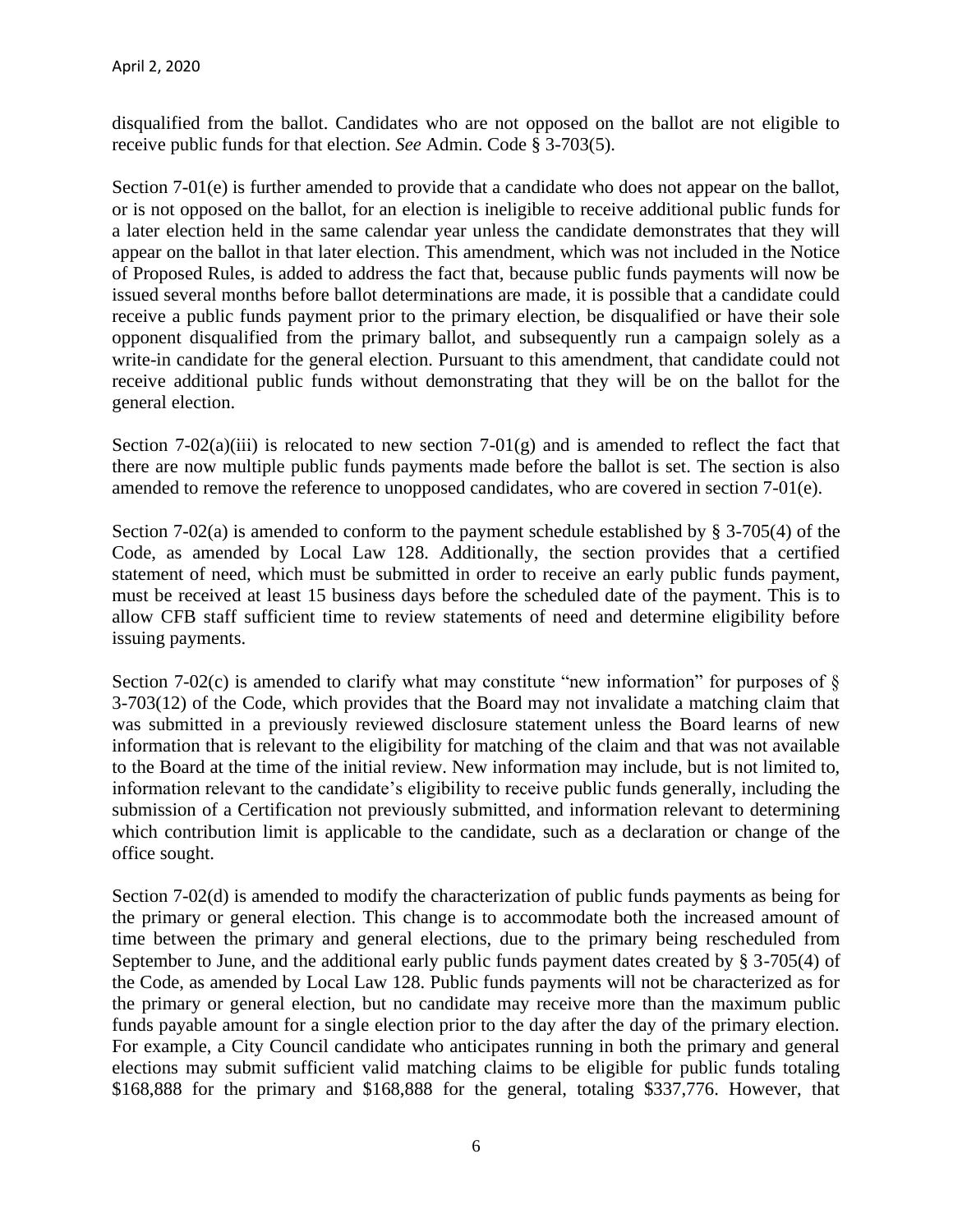candidate would only receive \$168,888 prior to the primary election. On the first payment date after the primary election, the candidate could receive an additional \$168,888 (less the 5% withholding assessed pursuant to Board Rule 7-06 and § 3-705(4) of the Code).

Section 7-04 is amended to conform to § 3-705(7) of the Code, as amended by Local Law 128, which requires that, in order for a candidate to receive either an early public funds payment or public funds payments totaling more than 25% of the maximum payable amount, either 1) the candidate must submit a certified statement of need attesting that one or more enumerated conditions applies, 2) the candidate must be opposed in an election for an office for which no incumbent is seeking re-election, or 3) the candidate must be opposed by a candidate who has received public funds for the election in question.

Section 7-05(c), which was not included in the Notice of Proposed Rules, is added to address the fact that, because public funds payments will now be issued several months before ballot determinations are made, it is possible that a candidate could receive a public funds payment exceeding \$5,000 prior to the primary election, but only appear on the ballot in a small primary election, for which the candidate was eligible to receive no more than \$5,000 in public funds pursuant to section 7-05(a). Pursuant to this amendment, candidates in a small primary must return to the Board any public funds received in excess of \$5,000, except that the funds may be used for a different election later in the calendar year for the same office, as long as the candidate is on the ballot in the later election. If the candidate uses the excess funds for a later election, the amount of the excess funds will be deducted from the total amount of public funds the candidate would otherwise be eligible to receive for that later election.

Section 7-06 is amended to provide that the Board may withhold an amount equal to the amount of any contributions made, solicited, or otherwise received in violation of the law, including contributions from a prohibited source and over-the-limit contributions (for which only the excess portion would be withheld), pending refund of the contribution (or excess portion, as applicable) to the contributor or disgorgement to the Public Fund. Previously, the Board's policy was to deem a candidate ineligible to receive a pre-election public funds payment if the candidate had received and failed to refund any prohibited or over-the-limit contributions. By providing a less severe consequence for failing to refund such contributions in a timely manner, this change will reduce the burden on campaigns that do not have additional compliance issues.

## **Chapter 9**

Section 9-02(f) is amended to clarify that a candidate who is no longer opposed by a candidate who appears on the ballot may not spend public funds for any purpose other than the payment of liabilities previously incurred for qualified expenditures. Candidates who are not opposed on the ballot are not eligible to receive public funds for that election. *See* Admin. Code § 3-703(5). Additionally, section 9-02(h) is amended and section 9-02(i) is added to clarify that a candidate may be required to repay public funds due to either failing to satisfy the requirements to actively campaign for office, or ceasing to actively campaign for office. Section 9-02(j) (previously section 9-02(h)) is added to clarify that a candidate may be required to repay public funds if the candidate fails to appear on the ballot or be opposed on the ballot. If a candidate who received public funds fails to actively campaign, that candidate may be required to repay all public funds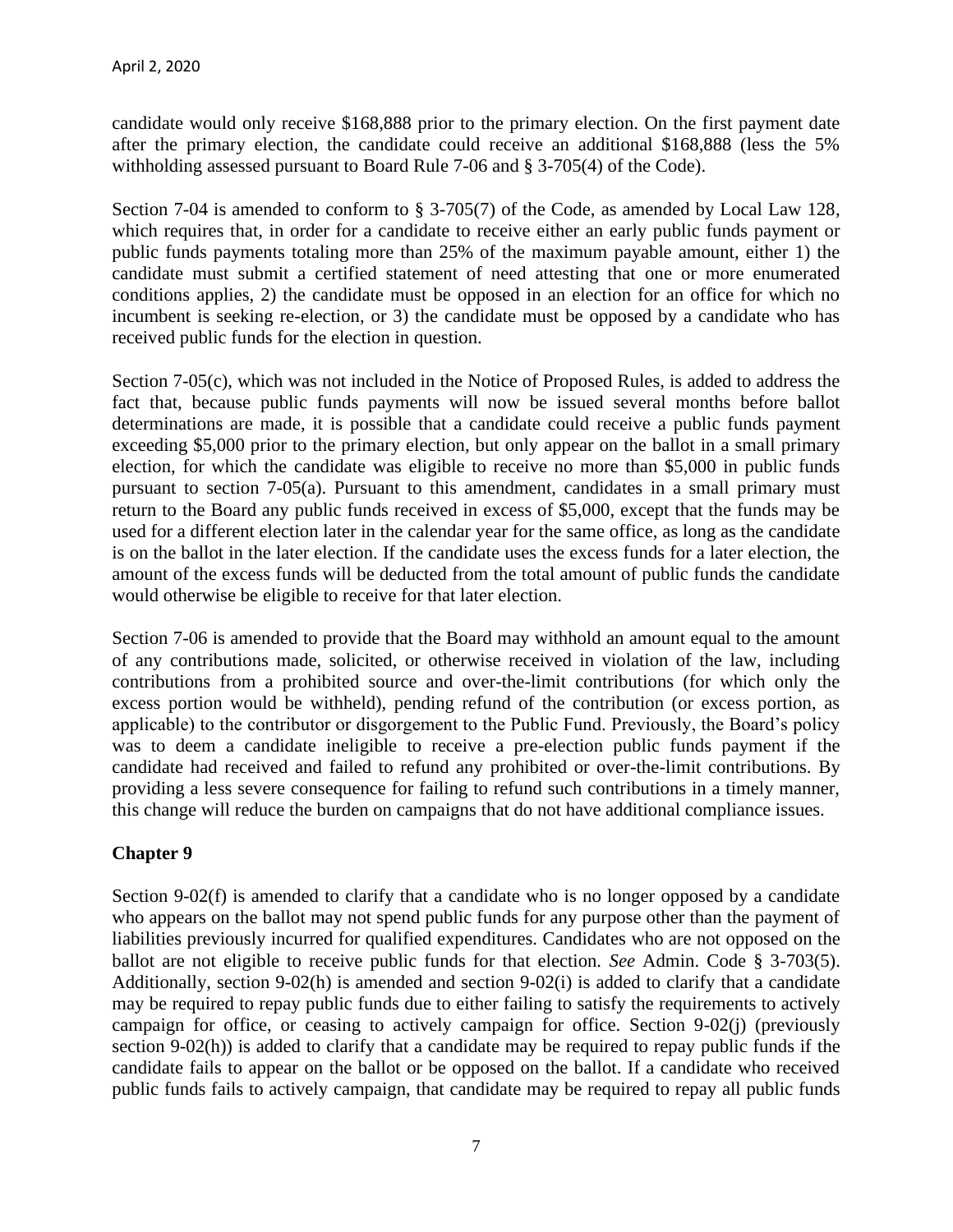received. If a candidate who received public funds ceases to actively campaign, that candidate may not incur additional expenditures and may be required to repay all public funds previously received, less the amount of any qualified expenditures made before the candidate ceased campaigning. *See* Admin. Code § 3-710(3). These amendments are necessary because Local Law 128 provided for public funds payments beginning in December in the year prior to the election year, thus increasing the likelihood that a candidate could receive public funds and subsequently drop out of the race or be disqualified from the ballot.

### **Chapter 13**

Section 13-02(a)(viii) is amended to accommodate the updates to contribution refund requirements in sections 5-07(b) and (c).

#### **Chapter 14**

Section 14-01 is amended to expand the definition of "electioneering communication" to include communications disseminated within 60 (previously 30) days of a primary election. This change is to account for recent changes to the election calendar, in particular the establishment of early voting, codified in § 8-600 of the Election Law.

Section 14-03(a) is amended to align the independent expenditure disclosure schedule with the campaign disclosure schedule.

### **Chapter 15**

Section 15-02(d)(viii) is amended to provide that special election candidates must demonstrate compliance with the COIB's financial disclosure requirements by the due date of the first disclosure statement required to be filed with the CFB for the special election.

Section 15-03(e) is amended to provide that expenditures incurred outside of the calendar year in which a special election is held are presumed not to be qualified, unless the proclamation and the special election occur in different calendar years.

Section 15-04(e) is amended to reflect the threshold dollar amounts and payment dates for special elections stated in §§ 3-703(2), 3-705(4), and 3-709(5) of the Code, as amended by Local Law 128.

#### **Chapter 16**

Chapter 16 is repealed. New section 1057-g of the City Charter, implementing ranked choice voting in citywide elections beginning on January 1, 2021, renders runoff elections unnecessary. References to runoff elections are deleted throughout the rules.

#### **Chapter 17**

Sections 16-02(b)(i) and (iii) (previously sections 17-02(b)(i) and (iii)) are amended to allow for Voter Guide submissions between the primary and general elections. Previously, final general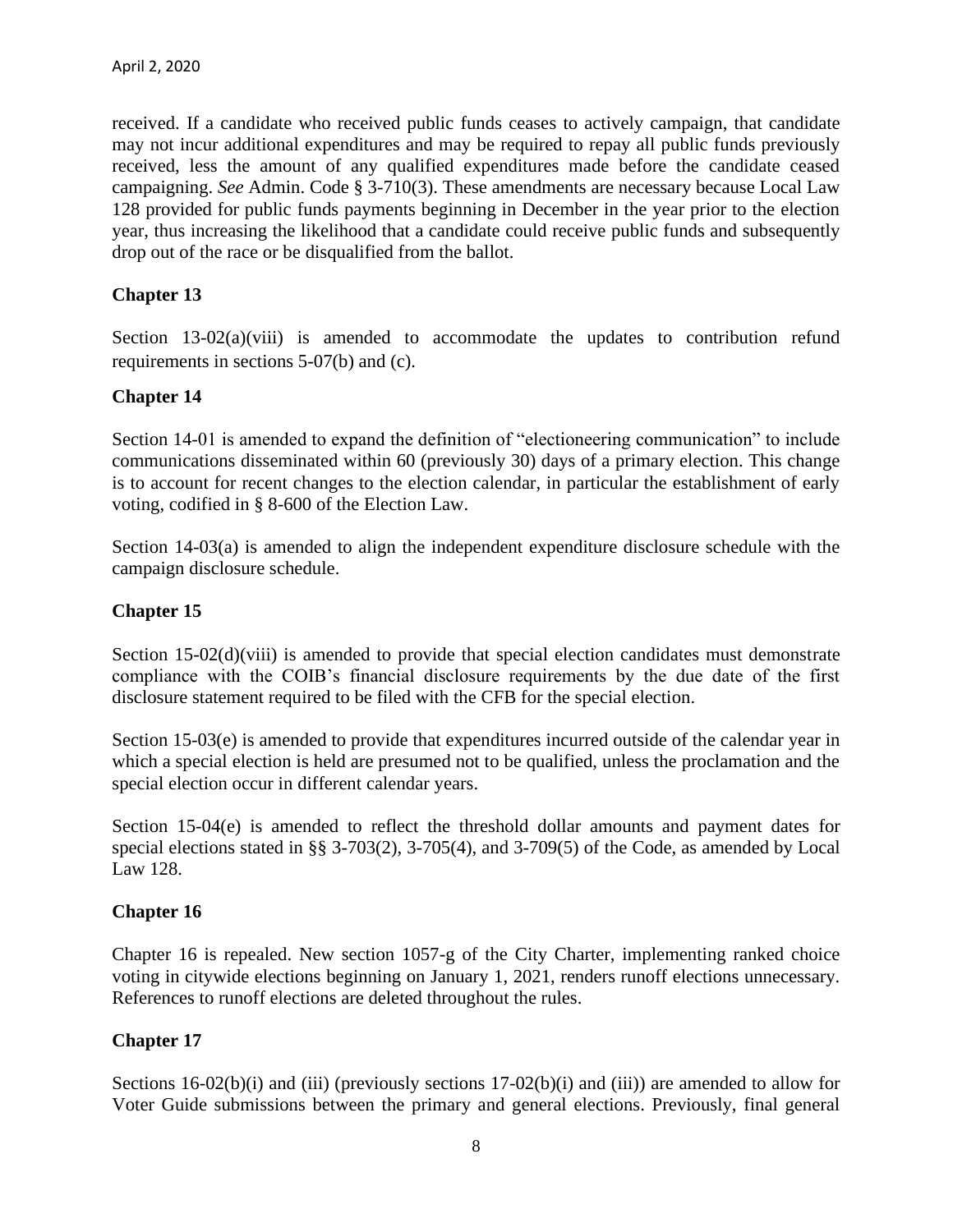election Voter Guide statements were required to be submitted prior to the primary election, and no modifications could be made thereafter. As the primary election will now be held in June rather than September, the additional time between the primary and general elections allows for more flexibility in the submission schedule.

Additionally, the entirety of Chapter 17 is renumbered to become the new Chapter 16.

## **Chapter 18**

The entirety of Chapter 18 is renumbered to become the new Chapter 17.

The following rules will take effect thirty days after final publication in The City Record:

## **II. Final Rules**

New material is underlined. [Deleted material is in brackets.]

"Shall" and "must" denote mandatory requirements and may be used interchangeably in the rules of the Board, unless otherwise specified or unless the context clearly indicates otherwise.

## **Section 1. The definitions of the terms "election", "optional early public funds payment", and "transfer" in section 1-02 of chapter 1 of title 52 of the rules of the city of New York are amended to read as follows:**

**"Election"** means any primary, [runoff primary,] special, [runoff special,] or general election for nomination or election.

**"Optional early public funds payment"** means [the] a disbursement of optional public financing occurring prior to two weeks after the last day to file designating petitions for a primary election.

**"Transfer"** means any exchange of funds or any other thing of value between political committees, other than multicandidate committees, authorized by the same candidate pursuant to § 14-112 of the New York State Election Law. [In section 16-06 the term "transfer" means funds exchanged between different bank or other depository accounts.]

## **§ 2. Paragraph (iii) of subdivision (a) of section 1-04 of chapter 1 of title 52 of the rules of the city of New York is amended to read as follows:**

**(iii) Weekends and holidays**. If the scheduled date of a public funds payment, or the deadline for submitting a Certification or for filing a disclosure statement, other than a daily pre-election disclosure statement, falls on a Saturday, Sunday, or legal holiday, the next business day becomes the deadline or scheduled payment date.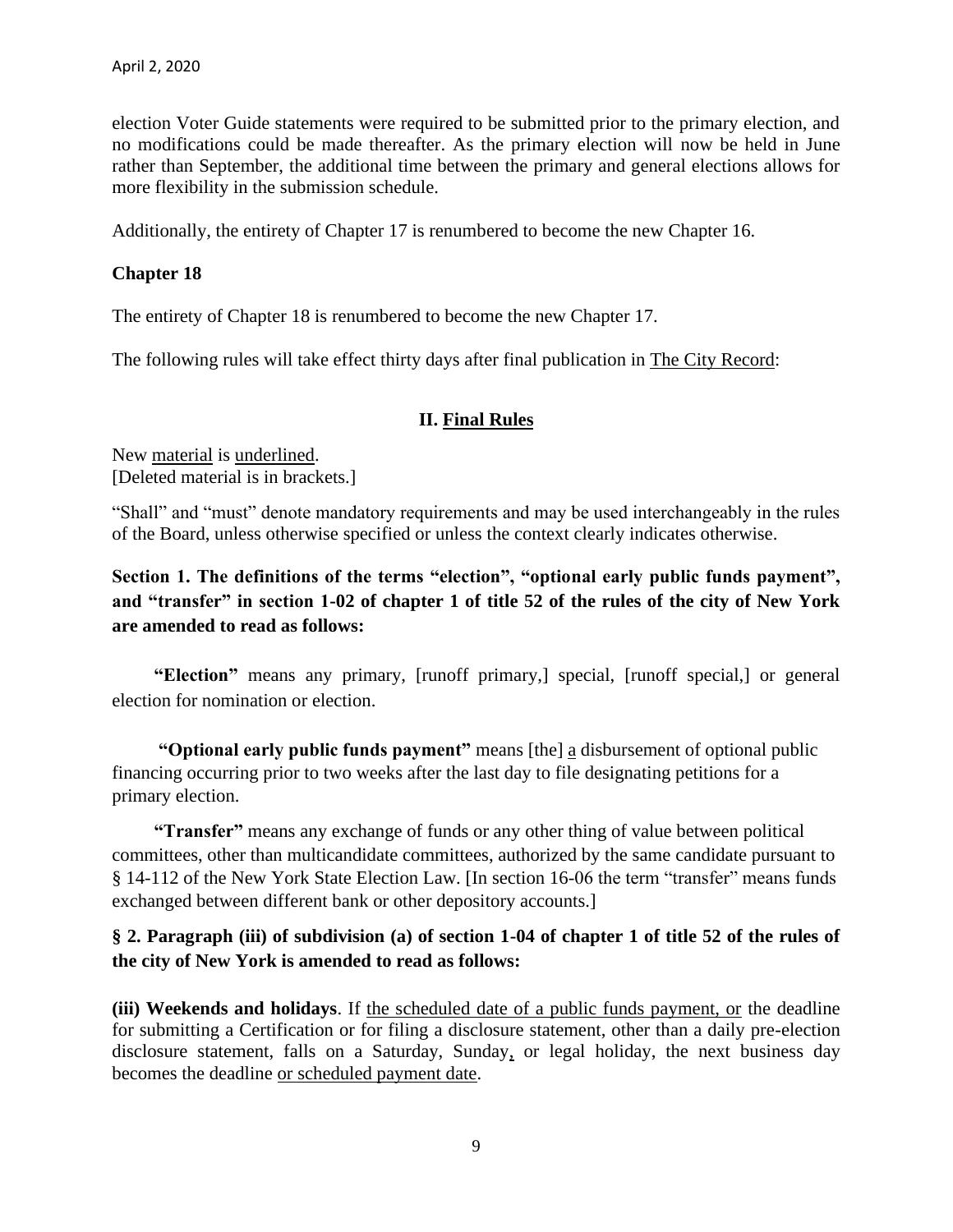## **§ 3. Subdivision (e) of section 2-01 of chapter 2 of title 52 of the rules of the city of New York is amended to read as follows:**

(e) **Contents.** The Filer Registration must include:

(i) the candidate's name, residential address information and telephone numbers, email address, and employment information;

(ii) the name and mailing address, and treasurer name, treasurer residential address information and telephone numbers, treasurer email address, and treasurer employment information, of every political committee authorized by the candidate that has not been terminated, and, in the case of a participant or limited participant, an indication of which such committee is the principal committee;

(iii) the name, mailing address, email address, and telephone number of any person designated by the candidate to act as liaison with the Board for each committee filing disclosure statements;

(iv) identification of all bank accounts and other depository accounts, including merchant and payment processor accounts, into which receipts have been, or will be, deposited, and all bank accounts used for the purpose of repaying debt from a previous election; [and] (v) the specific office to which the candidate is seeking nomination or election; and (vi) other information as required by the Board.

# **§ 4. Section 2-02 of chapter 2 of title 52 of the rules of the city of New York is amended to read as follows:**

**§2-02 Certification.** To join the Program, a candidate must submit a Certification by the [election year's] deadline [date] as provided in  $\S$ § 3-703(1)(c) and 3-705(4) of the Code. A candidate may submit a Certification, [in lieu] instead of the Filer Registration, [prior to] before filing disclosure statements.

**(a) Applicability.** The Certification applies to all covered elections that are held in the same calendar year or to a special election to fill a vacancy in an office covered by the Act. A candidate [need] only needs to file one Certification for the primary and general [election, and any related runoff election] elections. Special elections and all other elections require [a] separate [Certification] Certifications.

## **(b) Deadlines[.**

The] (i) For primary and general elections, the deadline for filing a Certification [shall be: (i) in the case of a primary or general election,] is the later of the [tenth of June in the year of the covered] ninth Monday preceding the primary election or the thirtieth day after a special election is held to fill a vacancy for the office sought by the candidate [; or]. To be eligible to receive an optional early public funds payment, candidates must file a Certification no less than fifteen business days before the date on which the payment is scheduled to be made.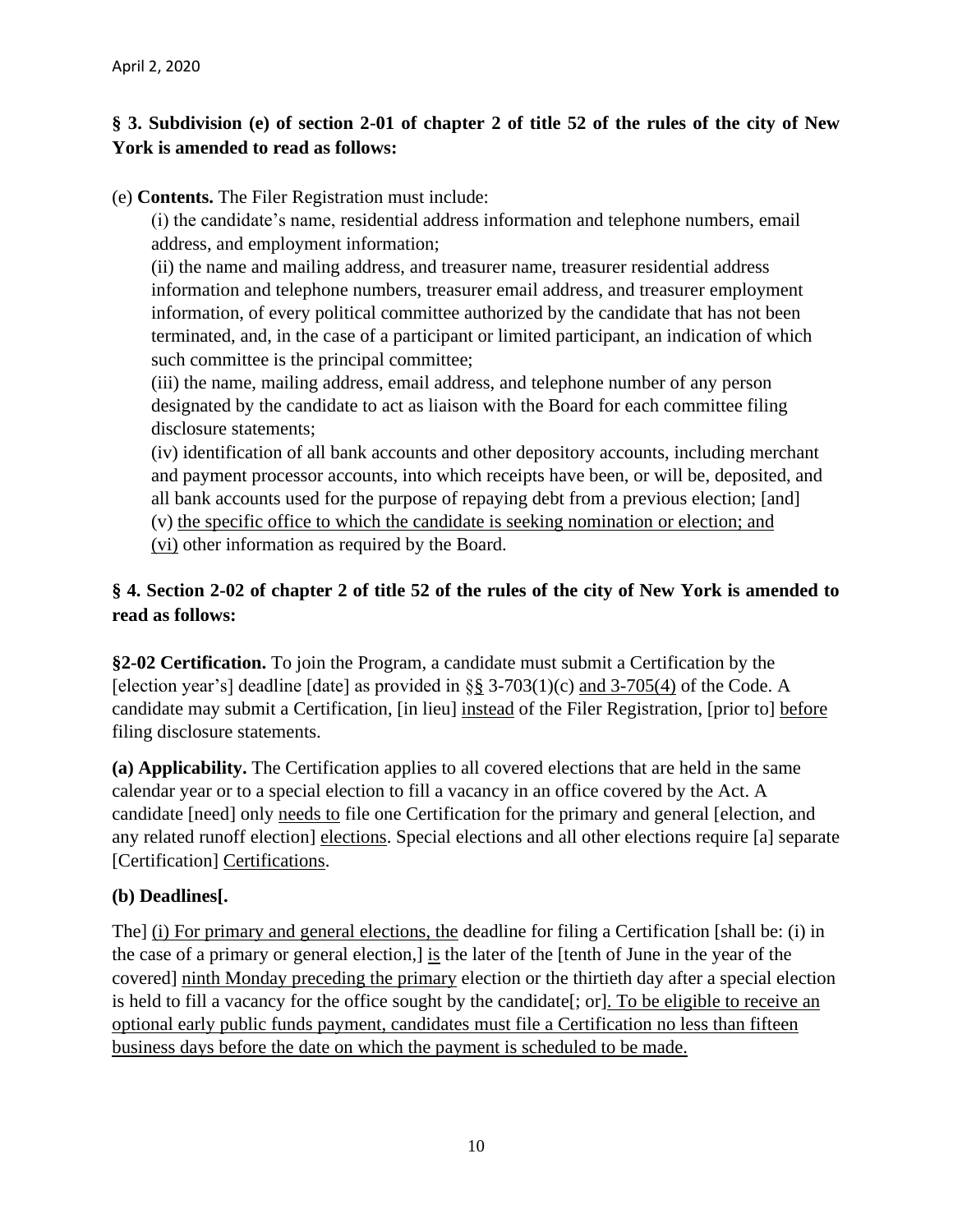(ii) [in the case of the declaration of] If the Board declares an extraordinary circumstance, the deadline for filing a Certification will be [on or before] the seventh day following the declaration [by the Board of the extraordinary circumstance].

**(c)** [**Rescission;] Failure to timely certify.** A candidate [may rescind such candidate's Certification by submitting a Certification rescission form on or before the ninth Monday preceding the primary election or prior to the receipt of public funds, whichever occurs first. A candidate who rescinds a Certification in a timely manner or] who does not file a timely Certification [shall be deemed to be] is a non-participant.

**(d) Rescission**. A candidate who files a Certification prior to the deadline may rescind the Certification by submitting a Certification rescission form on or before the deadline or prior to receiving public funds, whichever happens first. A candidate who timely rescinds a Certification is a non-participant and may not submit an additional Certification for the same election cycle.

**(e) Form.** The Certification must contain any signatures and notarizations [as may be] required by the Board. A candidate who has already submitted a Filer Registration may submit a Certification [in electronic format] electronically, except that if a new principal committee treasurer has been appointed since the Filer Registration was submitted, the Certification [must be submitted in non-electronic format] cannot be submitted electronically. [A Certification] Certifications submitted [in a non-electronic format] non-electronically must contain [an] original notarized [signature] signatures from both the candidate and the principal committee treasurer.

**[(e)] (f) Contents.** The Certification must include all filer registration information required by section 2-01 and such other information as required by the Board, including all information necessary to receive payment by electronic funds transfer. In the Certification, the candidate shall designate a principal committee.

**[(f)] (g) Legal effect.** The candidate must comply fully with Program requirements in all elections for which the Certification is submitted, regardless of the office sought and regardless of whether the candidate: (1) meets all the requirements of law to have such candidate's name on the ballot in the election; (2) meets the Act's threshold for eligibility for public funds; (3) accepts public funds; or (4) is otherwise [not] eligible to receive public funds in the election.

## **§ 5. Section 2-03 of chapter 2 of title 52 of the rules of the city of New York is amended to read as follows:**

## **§ 2-03 Amendments to Filer Registration or Certification[.]**

(a) The candidate must notify the Board of any material change in the information required to be listed on the candidate's Filer Registration or Certification occurring prior to the covered election or within a period of five years following the covered election, including any new information, or any change to any required information, concerning any political committee, bank account, merchant or payment processor account, candidate or treasurer employment, address, telephone number, or email address, in such manner as may be provided by the Board. Such notification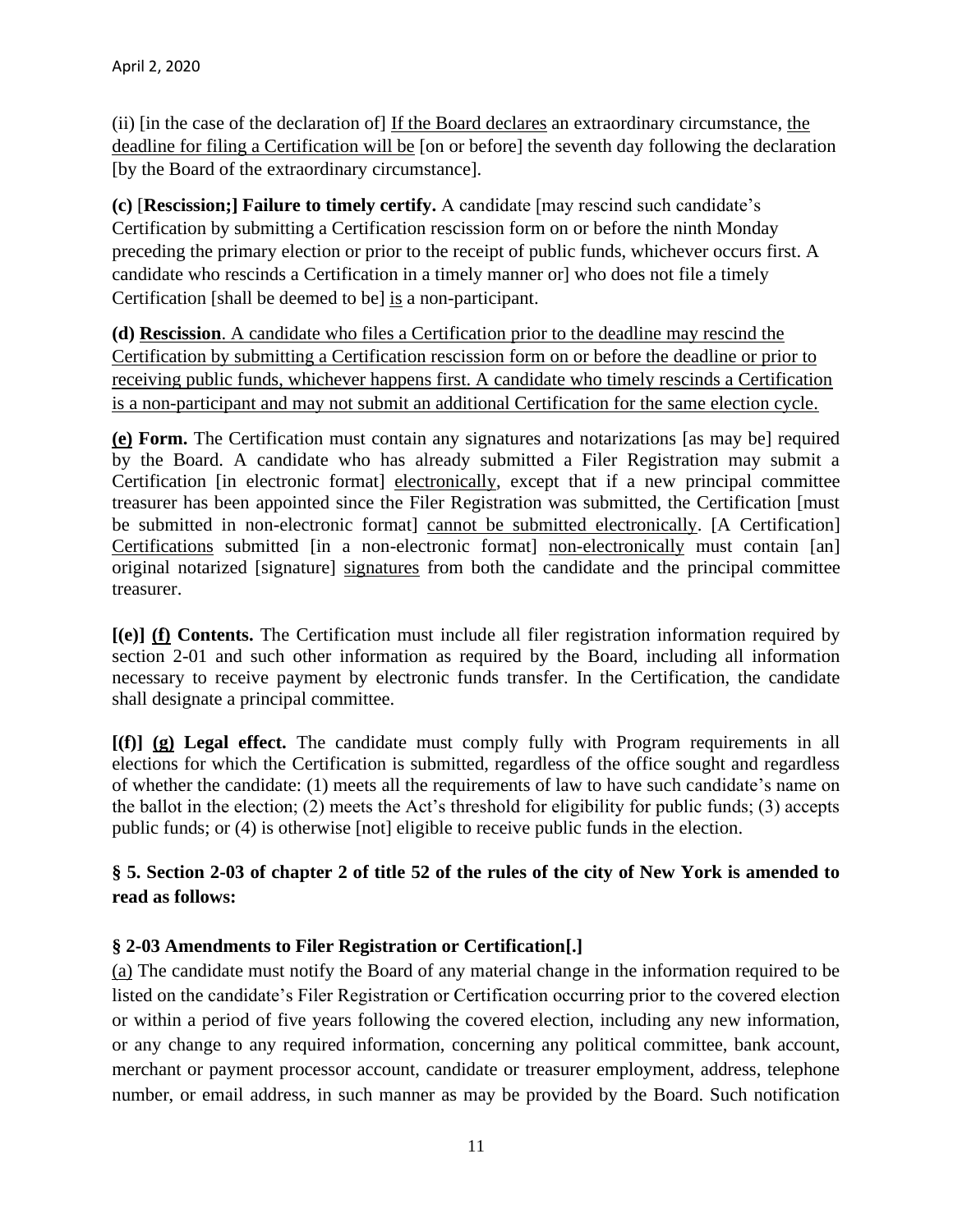must be submitted no later than the next deadline for filing a disclosure statement, or, in the case of changes that occur after the deadline for the last disclosure statement required to be filed, no later than 30 days after the date of the change; provided, however, that if the candidate has extinguished all outstanding liabilities resulting from the applicable election, including payment of any penalties or repayment of public funds owed to the Board, the candidate need not notify the Board of any material change after the issuance of the candidate's final audit report.

(b) A candidate may amend the Certification with regard to the specific office sought on or before the certification deadline or prior to receiving public funds, whichever happens first.

(i) A candidate may amend the Certification with regard to the specific office sought if the Board declares an extraordinary circumstance pursuant to  $\S$  3-703(1)(c)(iii) of the Code, provided that such declaration pertains to the election for either the candidate's original office sought or the candidate's new office sought. The candidate must refund the excess portion of any contributions that exceed the limits applicable to the new office sought, raise additional funds required to meet the threshold applicable to the new office sought, and repay any amount of public funds previously received that exceeds the amount the candidate is eligible to receive for the new office sought. A candidate who fails to promptly satisfy the requirements of this paragraph may be required to repay all public funds previously received for the covered election.

(ii) Absent a declaration of an extraordinary circumstance, a candidate who amends the Certification with regard to the specific office sought after receiving public funds shall remain a participant, but shall be ineligible to receive additional public funds for the covered election and shall be required to repay all public funds previously received for that election.

## **§ 6. Section 2-06 of chapter 2 of title 52 of the rules of the city of New York is amended to read as follows:**

**§2-06 Training**. A candidate or [such] the candidate's representative must attend a training provided by the Board concerning compliance with the requirements of the Program and use of the disclosure software. [Such] The training must be completed on or before the [financial disclosure cut-off date] final day of the 32-day [pre-election primary] pre-primary election disclosure [statement] period; provided, however, that for the candidate to be eligible to receive an optional early public funds payment, such training must be completed at least 15 business days before such payment is made. The individual attending the training may be the candidate, the candidate's campaign manager or treasurer, or another individual with significant managerial control over [a] the campaign [(not including campaign consultants)]. For this section, campaign consultants are not individuals with significant managerial control over the campaign. The training attendee must be listed on the candidate's Filer Registration or Certification.

**§ 7. Subdivision (b) of section 3-01 of chapter 3 of title 52 of the rules of the city of New York is amended to read as follows:**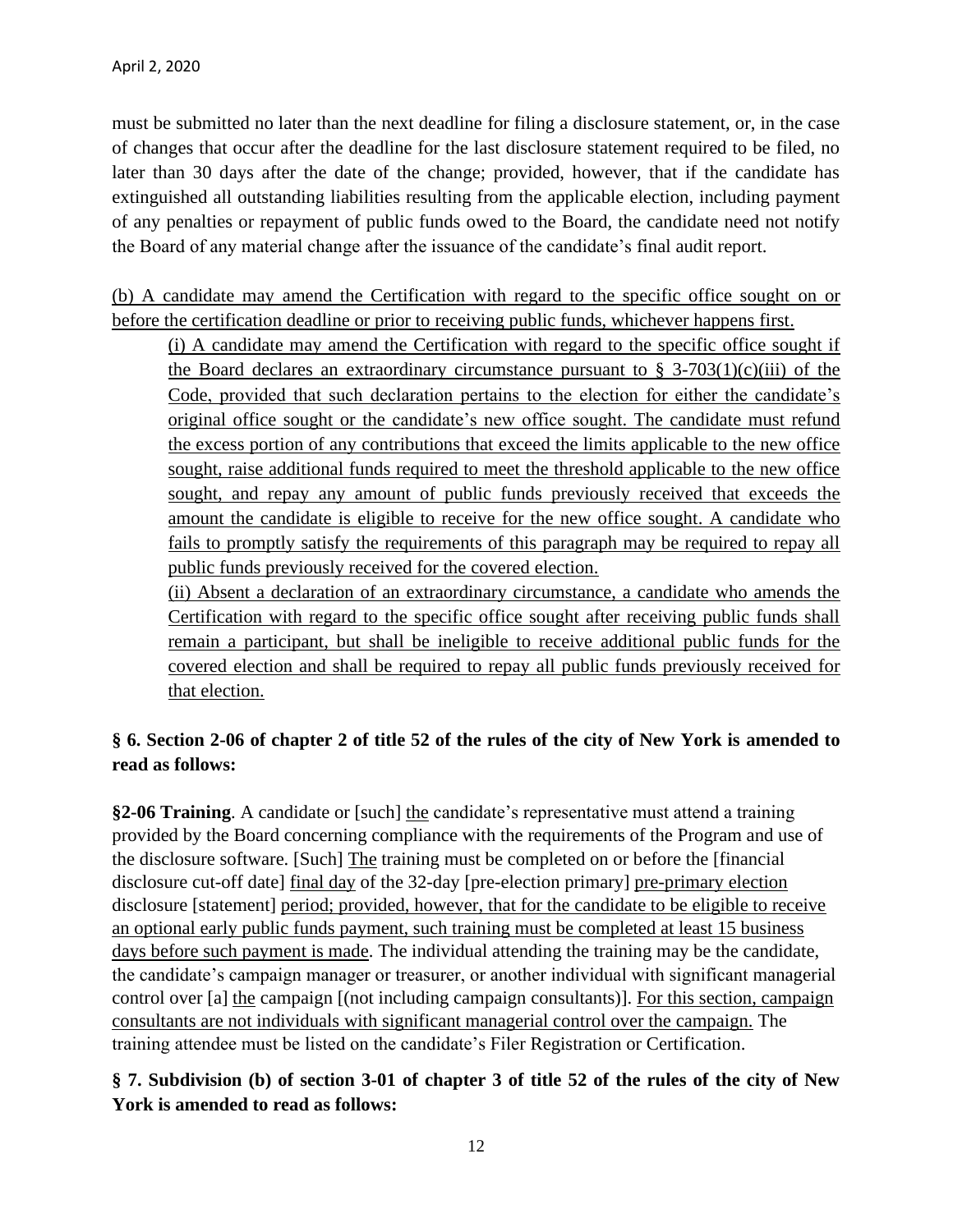**(b) Ballot status.** In order to be eligible to receive public funds, a candidate in a covered election must meet all of the requirements to appear on the ballot as provided in Article 6 of the New York State Election Law, and be opposed by at least one other candidate on the ballot, or, for [the] an optional early public funds payment, certify that [such] the candidate intends to meet all the requirements of law to have such candidate's name on the ballot for the primary or general election.

### **§ 8. Paragraph (i) of subdivision (d) of section 3-01 of chapter 3 of title 52 of the rules of the city of New York is amended to read as follows:**

**(i) Pre-election.** The Board may determine that a pre-election public funds payment [shall] will not be paid to a candidate if:

(A) the candidate fails to submit a disclosure statement required by these rules;

(B) the candidate fails to provide to the Board, upon its request, documents or records required by Chapter 4 of these rules, or other information that verifies campaign activity; [or]

(C) the difference between the candidate's reported receipts and documented receipts, or between the candidate's reported expenditures and documented expenditures, exceeds a maximum threshold percentage. The threshold percentage for each election cycle will be determined and publicized by the Board on or before July 11 in the year before the year of the election;

(D) the number of matching claims for which a candidate has failed to provide complete and accurate documentation exceeds a maximum threshold percentage of such candidate's total matching claims. The threshold percentage for each election cycle will be determined and publicized by the Board on or before July 11 in the year before the year of the election;

(E) the number of matching claims for which a candidate has failed to report employer information as required by section  $4-05(c)(ii)(A)$  exceeds a maximum threshold percentage of such candidate's total matching claims. The threshold percentage for each election cycle will be determined and publicized by the Board on or before July 11 in the year before the year of the election;

(F) the candidate or such candidate's representative fails to attend a compliance training by the deadline provided in section 2-06; or

(G) there is reason to believe that the candidate has committed a violation of the Act or these rules not otherwise enumerated in [subparagraph] paragraph (ii) of this [paragraph] subdivision, and which is not a basis for withholding pursuant to section 7-06.

## **§ 9. Subparagraph (C) of paragraph (ii) of subdivision (d) of section 3-01 of chapter 3 of title 52 of the rules of the city of New York is amended to read as follows:**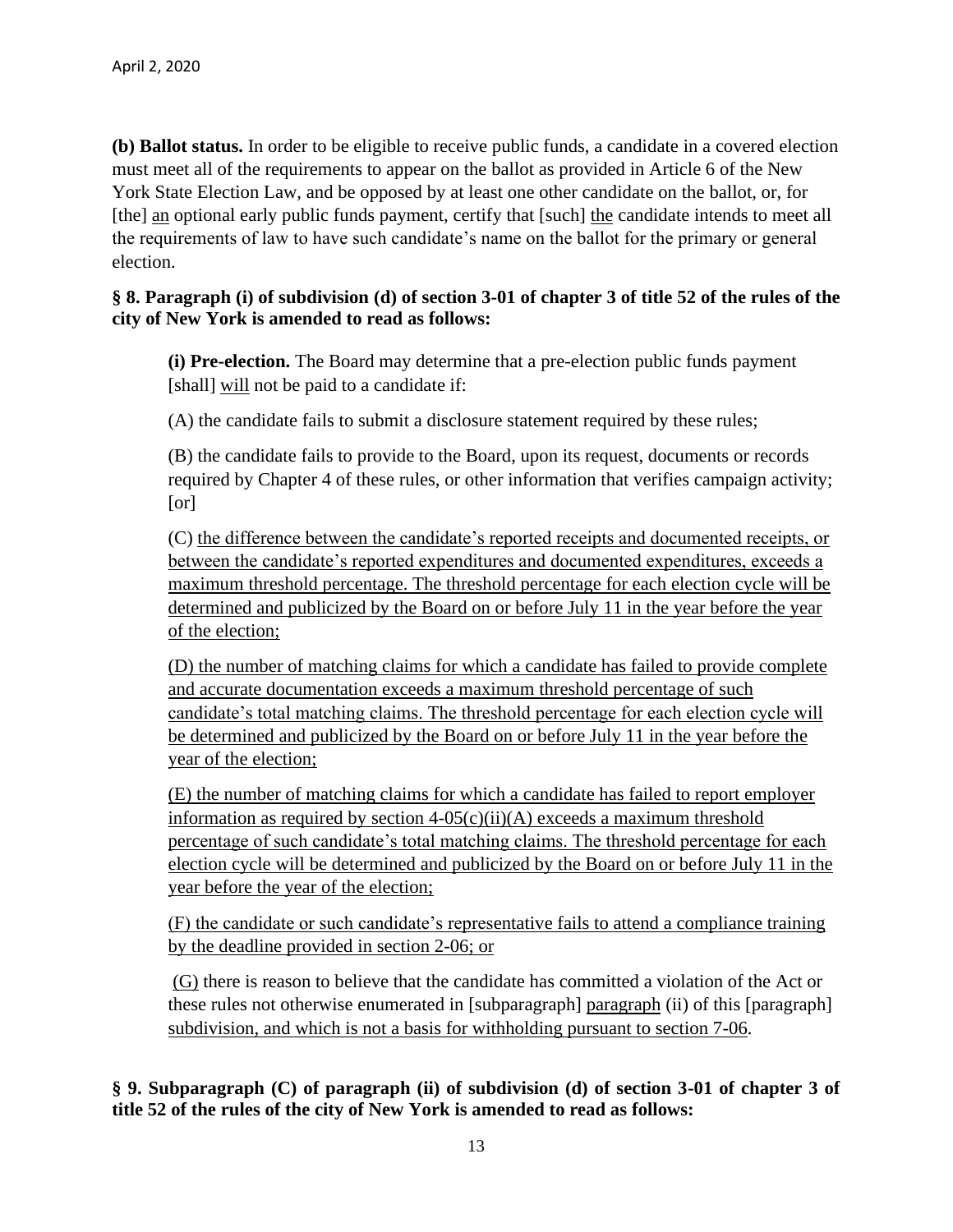(C) previous public [fund] funds payments to the candidate for the election equal the maximum permitted by the Act;

## **§ 10. Section 3-02 of chapter 3 of title 52 of the rules of the city of New York is amended to read as follows:**

**§3-02 Disqualification from ballot[.** A candidate who has been disqualified from the ballot, or who is no longer opposed by a candidate who appears on the ballot, is not eligible to receive public funds.]

**(a) Notice of appeal.** The candidate must notify the Board immediately, in writing, if the disqualified candidate is seeking to appeal or otherwise remedy a disqualification. This notice must [indicate] say whether a judicial appeal is being taken as of right or by permission and the specific nature of any [other] judicial remedy sought.

**(b) Disqualification reversed.** The candidate must immediately inform the Board, in writing, if the disqualification of the candidate or the opponent is reversed by a court [of competent jurisdiction].

**§ 11. Section 3-05 of chapter 3 of title 52 of the rules of the city of New York is amended to read as follows:**

## **§3-05 Proof of filing with the Conflicts of Interest Board [(COIB)]; payment of penalties**

**(a) Requirements**. In order to be eligible to receive public funds, a candidate must comply with the requirements in § 12-110 of the Code, including payment of any penalties assessed by the conflicts of interest board. The Board may [obtain confirmation of] confirm the candidate's compliance [from] with the conflicts of interest board. The failure of a candidate to demonstrate [such] compliance by the deadline established [by the conflicts of interest board or by the reporting deadline immediately preceding the date on which the candidate seeks to receive a public funds payment, whichever is earlier,] pursuant to §§ 3-703(1)(m) and 12-110 of the Code may result in a delay of any payment by the Board [of public funds the candidate may otherwise be eligible to receive until a future scheduled payment date].

**(b) Due dates**. A candidate may submit proof of compliance [with] to the Board [and such proof shall be considered]. Proof is timely [submitted] if it is submitted to the Board on or [prior to] before the [last business day of July in the year of] deadline to file a Certification for the covered election, except as provided by paragraph (a).

## **§ 12. Paragraph (ii) of subdivision (b) of section 4-05 of chapter 4 of title 52 of the rules of the city of New York is amended to read as follows:**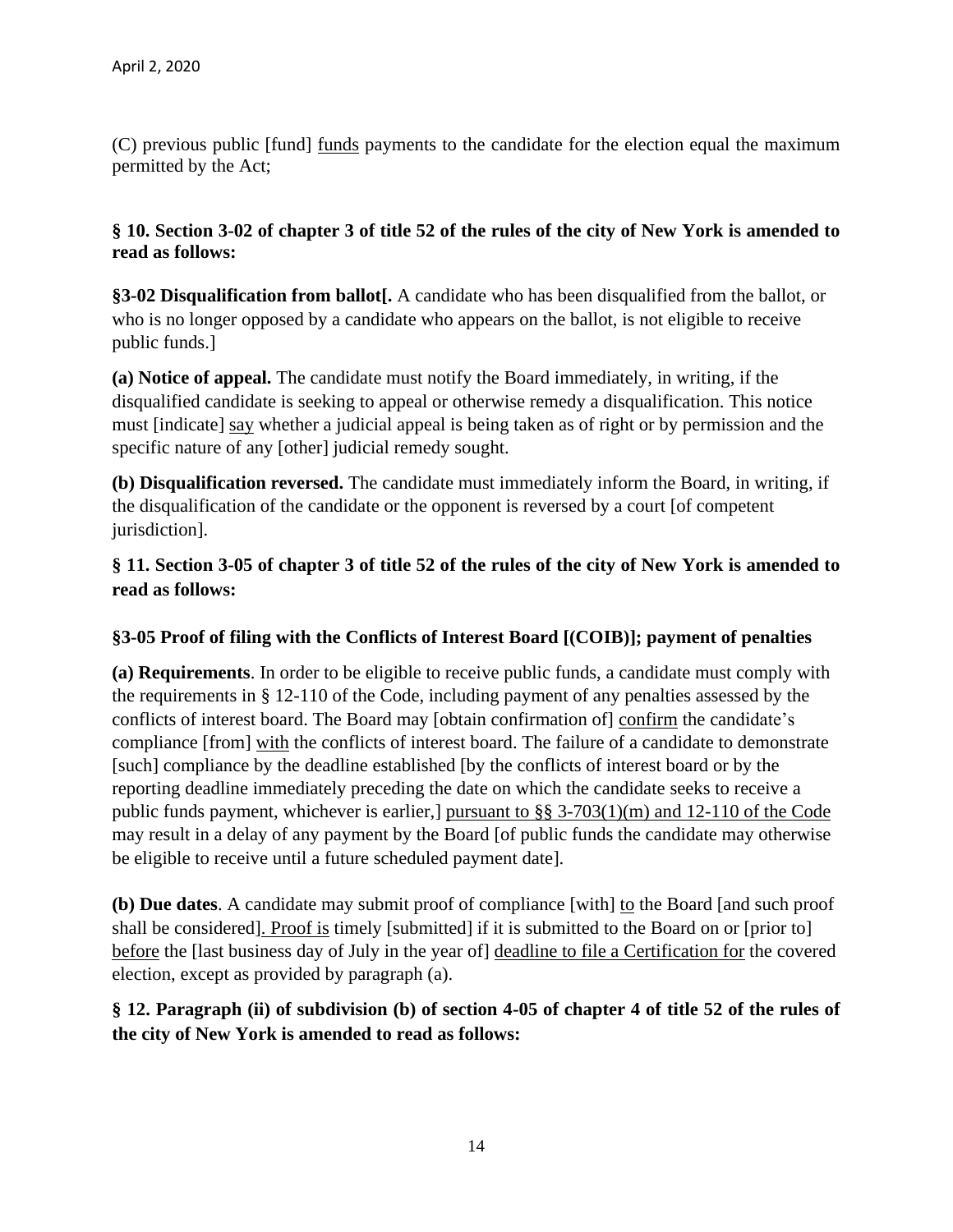**(ii) Filing dates.** The Board [shall] will publish a schedule of disclosure statement filing dates on its website on or before March 1 in the first year of each election cycle, or as soon as is practicable after the State Board of Elections has published its schedule.

(A) Semi-annual disclosure statements are due on January 15 and July 15 in each year of the election cycle and on January 15 in the year after the election.

(B) Pre-election disclosure statements are due:

 $(i)$  32 and 11 days before the election; and [.]

(ii) at the Board's discretion, on March 15 and [May 15] the fourth Friday in August in the year of the election.

(C) Post-election disclosure statements are due 10 days after a primary election and 27 days after a general [or special] election.

**(D) Weekends and holidays.** The Board's published schedule of disclosure statement filing dates [shall] will reflect that if a disclosure statement [is due to be submitted] deadline falls on a Saturday, Sunday, or legal holiday, [submission must be made on] the next business day becomes the deadline.

## **§ 13. Subparagraph (A) of paragraph (ii) of subdivision (c) of section 4-05 of chapter 4 of title 52 of the rules of the city of New York is amended to read as follows:**

**(A) Reporting requirements.** To fully report a contribution accepted during the reporting period, the candidate must report, for each contribution:

(1) the contributor's and intermediary's (if any) full name, residential address, occupation, employer, and business address;

(2) the date the contribution was received by the candidate;

(3) the amount of the contribution;

(4) the form of the contribution (cash, check, cashier's check, money order, credit card, text, or other);

(5) the number of the check, cashier's check, or money order, if applicable;

(6) the date and amount of each contribution returned to a contributor, the account from which the funds used to make the return originated, and, if applicable, the number of the [bank or certified] check used to issue the return of funds;

(7) each previously reported contribution for which the check was returned unpaid;

(8) whether the contribution was accepted for a [runoff or] rerun election in accordance with [Chapter 16 and] section 5-12;

(9) whether the contribution was accepted to be deposited into a segregated bank account in accordance with section 7-07(b); and

(10) such other information as the Board may require.

## **§ 14. Subparagraph (F) of paragraph (iv) of subdivision (c) of section 4-05 of chapter 4 of title 52 of the rules of the city of New York is amended to read as follows:**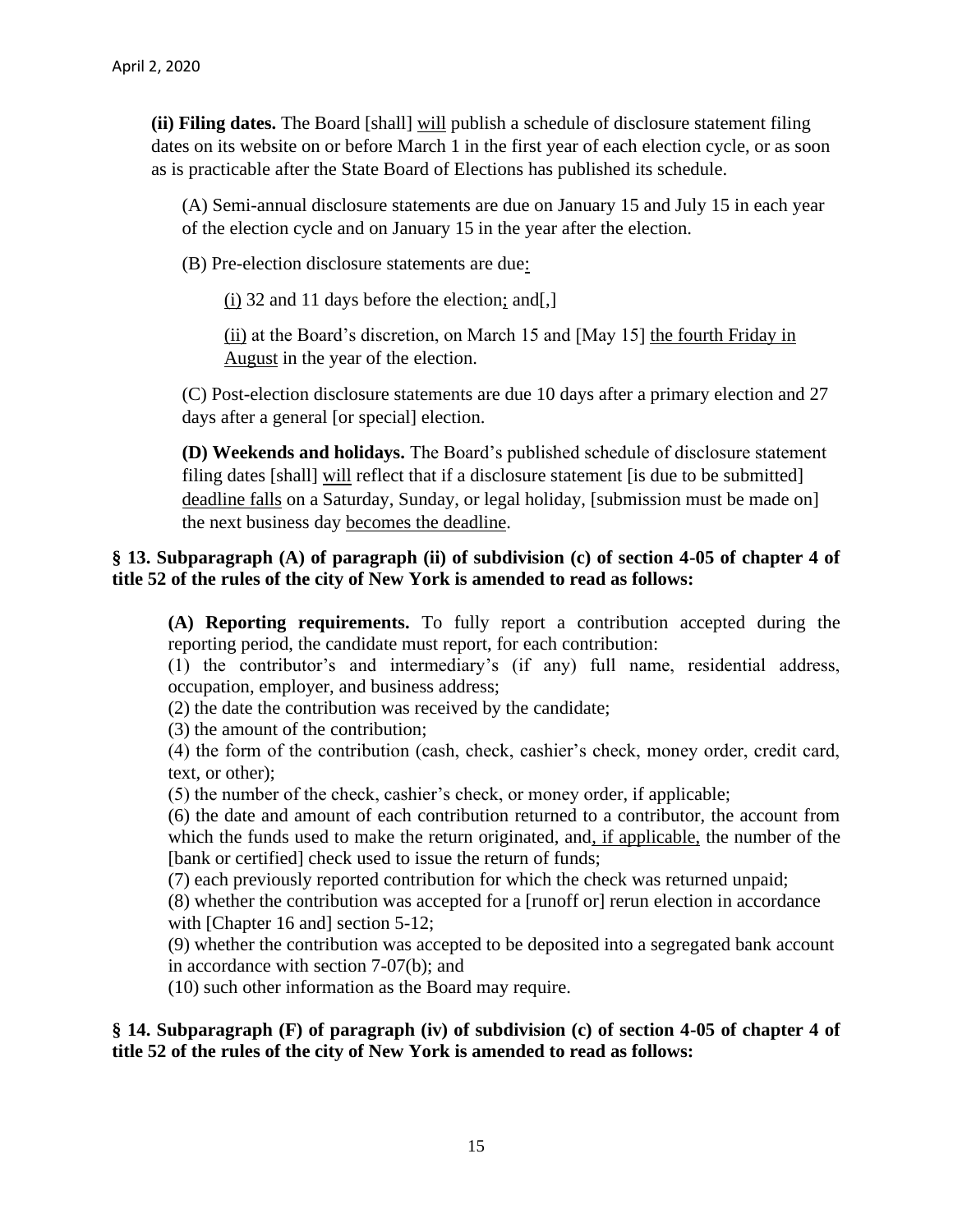**(F) Contributions to political committees.** [Political contributions] Contributions to political committees that support or oppose candidates in New York City (except political committees of other candidates), including state party committees, that are made by a candidate with [such] the candidate's personal funds and that, in the aggregate for any single political committee, exceed [the contribution limit applicable to the office of mayor for contributors having business dealings with the city pursuant to section 3-703(1-a) of the Code] \$1,000, are presumed to be expenditures in furtherance of the [campaign's candidate] candidate's campaign and contributions from the candidate to the candidate's campaign[,] and[, as such,] must be reported to the Board. The candidate may rebut this presumption by providing evidence [indicating] that the contributions were not in furtherance of the [campaign's candidate] candidate's campaign. [Such] These contributions are subject to all applicable expenditure and contribution limits, except that contributions made to committees registered with the State Board of Elections or the Federal Election Commission as independent expenditure committees are not subject to such limits. Candidates must create and maintain records of such contributions. Contributions made with a candidate's personal funds as provided in this subparagraph [shall] are not [be the]  $\alpha$  basis for a deduction from [such] the candidate's public funds payment pursuant to section 7-07(a).

#### **§ 15. Paragraph (vi) of subdivision (c) of section 4-05 of chapter 4 of title 52 of the rules of the city of New York is amended to read as follows:**

#### **(vi) Transfers**

(A) [Transfers of funds shall consist entirely of contributions previously raised by the transferor committee and shall not include any public funds.

(B)] Candidates must report contemporaneously: (1) the aggregate amount of each transfer to an authorized committee from a committee not otherwise involved in the covered election, and, unless the transferring committee is another authorized committee of the same candidate that has filed contemporaneous disclosure statements with the Board in a timely manner, (2) each contribution the transfer consists of (using a last-in/first out attribution), including the name and residential address of the contributor and the amount and date of the contribution.

 $[{\rm (C)}]$  (B) In the case of a transfer to an authorized committee from a committee not otherwise involved in the covered election, unless the transferring committee is another authorized committee of the same candidate that has filed contemporaneous disclosure statements with the Board in a timely manner, participants must (1) report to the Board, in the same disclosure statement in which the transfer is reported, any expenditures incurred by the transferor committee in connection with raising or administering the transferred contributions, regardless of when the expenditures were incurred, and (2) upon request by the Board, disclose all expenditures made by the transferor committee during the covered election cycle for purposes other than raising or administering the transferred contributions. [Further, candidates] Candidates must also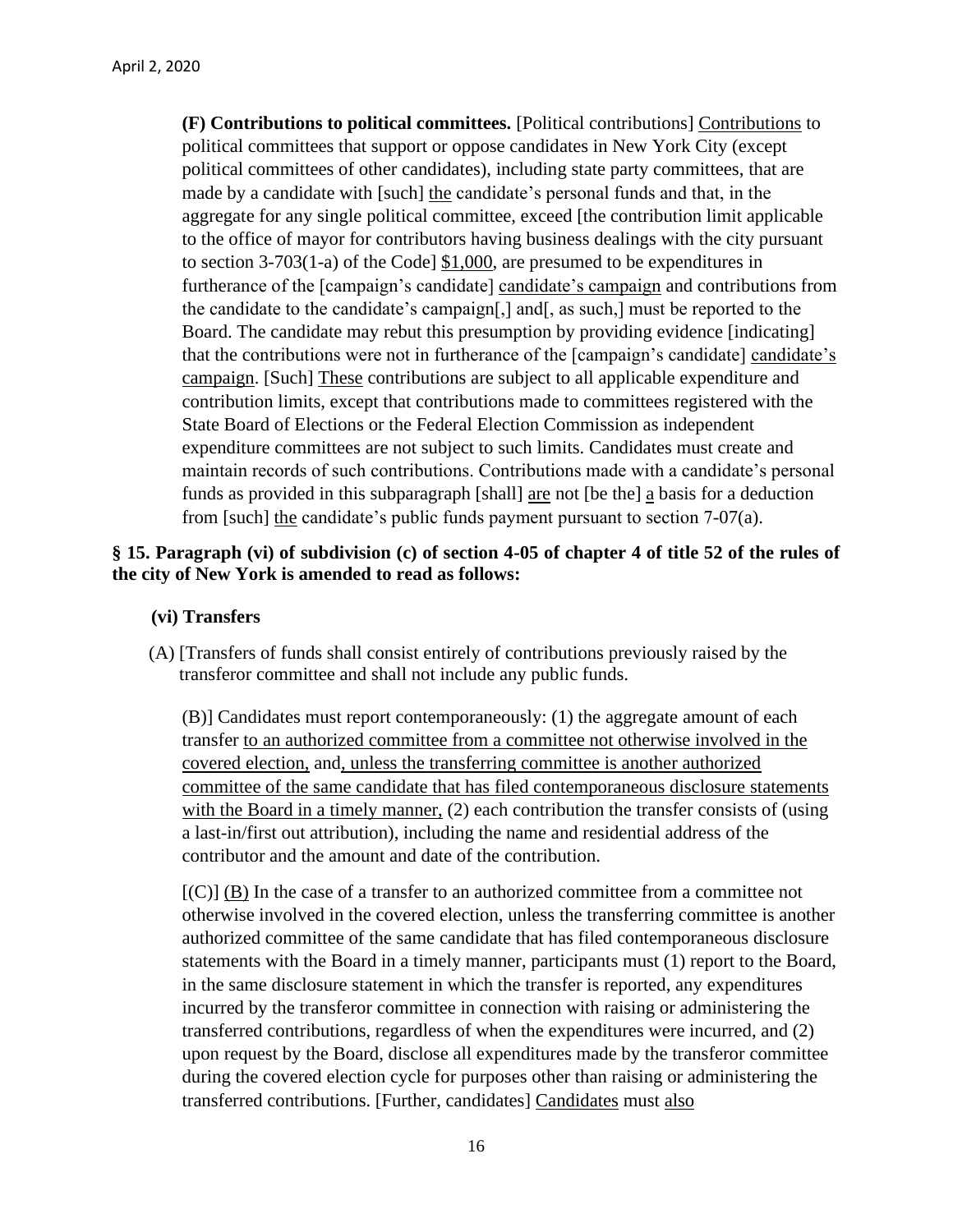contemporaneously submit [contemporaneously] the records required to be maintained pursuant to section  $4-01(b)(ii)(D)$ .

### **§ 16. Subdivision (b) of section 5-01 of chapter 5 of title 52 of the rules of the city of New York is amended to read as follows:**

**(b) Adjustment**. Pursuant to § 3-703(7) of the Code, not later than the first day of March in the year [2018] 2022, and every fourth year thereafter, the Board [shall] will adjust the contribution limits. [Such] The adjustment [shall be made in accordance with] will follow changes in the consumer price index for the metropolitan New York-New Jersey region published by the United States Bureau of Labor Statistics. The adjustment [shall be based on] is the difference between the average consumer price index over the 12 months preceding the calendar year of such adjustment, and either (a) the calendar year preceding the year of the last such adjustment or (b) such other calendar year as may be appropriate pursuant to any amendment to the Act.

#### **§ 17. A new subdivision (c) of section 5-01 of chapter 5 of title 52 of the rules of the city of New York is added to read as follows:**

**(c) Contributions received prior to January 12, 2019**. For candidates in covered elections held before the year 2022 who choose Option A, as defined in § 3-720(e)(1) of the Code, the contribution limits as stated in § 3-703(1)(f) of the Code will apply to all contributions received during the 2021 election cycle, regardless of when they are received. Such candidates shall refund the portion of any contribution that exceeds the limits, as provided in section 5-07 of this chapter, even if the contribution was received before January 12, 2019. Failure to timely issue required refunds will be considered a violation of the Act and these rules.

## **§ 18. Subdivisions (z), (aa), (bb), and (cc) of section 5-05 of chapter 5 of title 52 of the rules of the city of New York are amended to read as follows:**

**(z) [Contributions for a runoff election**. Contributions solicited for, or required to be deposited into an account established for, a runoff election, as provided in section 16-06.

**(aa)] Withdrawn matching claims**. Contributions for which a matching claim was previously withdrawn by the candidate.

**[(bb)] (aa) Non-matchable contributions**. Contributions that are otherwise not matchable contributions within the meaning of the Act.

**[(cc)] (bb) Additional factors**. In addition, the Board [shall] will consider the following factors in determining whether matchable contribution claims are invalid and in projecting a rate of invalid matchable contribution claims:

- (i) any information that suggests that a contribution has not been processed or reported in accordance with Program requirements;
- (ii) any other information that suggests that matchable contribution claims may be invalid; and
- (iii) [arithmetical] calculation errors in totals reported.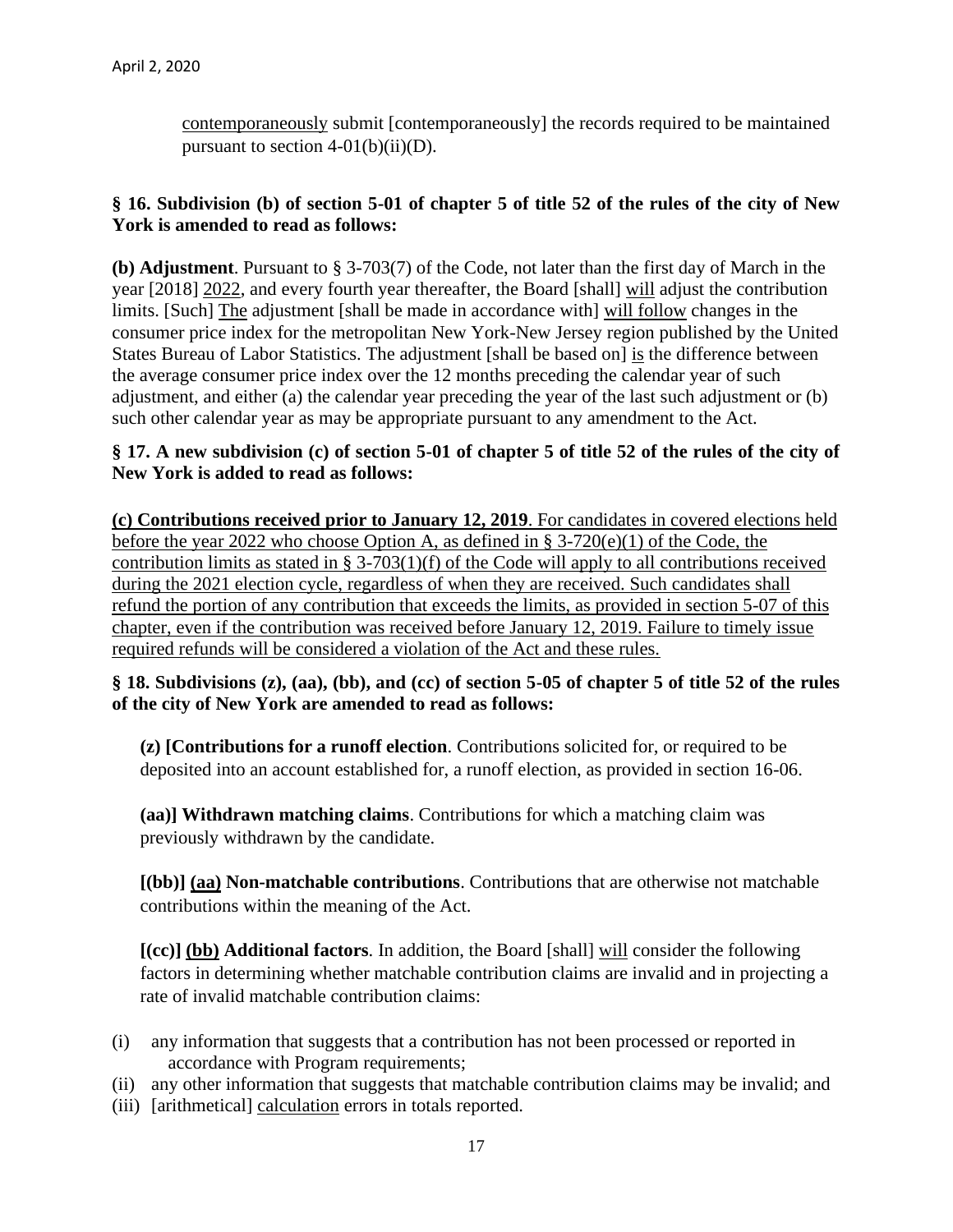## **§ 19. Subdivisions (a), (b), (c), and (d) of section 5-07 of chapter 5 of title 52 of the rules of the city of New York are amended to read as follows:**

## **§ 5-07 Refunding prohibited and over-the-limit contributions**

**(a) Generally.** When a candidate knows or has reason to know that [such] the candidate has accepted a contribution or aggregate contributions from a single source in excess of the applicable contribution limit, including a contribution or contributions from a contributor having business dealings with the city, or from a source prohibited by the Act or the Charter or by state or federal law, the candidate must promptly refund the excess portion or prohibited contribution [by bank or certified check made out] to the contributor or to the Fund[; provided, however, that when]. When a candidate knows or has reason to know that [such] the candidate has accepted a nominee or anonymous contribution, the candidate must promptly disgorge the [amount of such] contribution [by bank or certified check made out] to the comptroller of the state of New York for deposit in the general treasury of the state.

## **(b) Contribution refunds must be timely.**

(i) When a candidate knows or has reason to know that [such] the candidate has accepted a prohibited or over-the-limit contribution, the candidate must return or refund the contribution, or the over-the-limit portion [thereof], on or before the next disclosure statement filing deadline or the deadline set by the Board.

(ii) When a candidate is notified by the Board that [such] the candidate has accepted a prohibited or over-the-limit contribution, the candidate must return the contribution or the over-the-limit portion by the date specified in the notice sent by the Board.

(iii) A contribution refund is made on the date on which the funds cleared the committee account.

**(c) Contribution refunds must be documented and reported.** If a candidate issues a refund for a contribution after it has been deposited in the committee's account, the contribution and corresponding refund must be documented and reported to the Board. The documentation must demonstrate that the refund cleared the committee account and was cashed or deposited by the reported contributor.

**(d) Restrictions on return.** [After] Unless directed to do so by the Board, a candidate may not return a contribution after receiving public funds for an election[, a candidate may not return a contribution, unless directed by the Board to do so,] until any required repayments to the Fund have been made<sup>[</sup>, except if the<sup>[</sup>]. A contribution may be returned if it: (i) exceeds the contribution limit, including the limit applicable to contributors having business dealings with the city, (ii) is otherwise illegal, or (iii) is returned because of the candidate's reputational interest in light of the particular source or intermediary involved[, or (iv) was deposited in a separate account pursuant to section 16-06 for a runoff election that is not held].

## **§ 20. Paragraph (i) of subdivision (c) of section 5-08 of chapter 5 of title 52 of the rules of the city of New York is amended to read as follows:**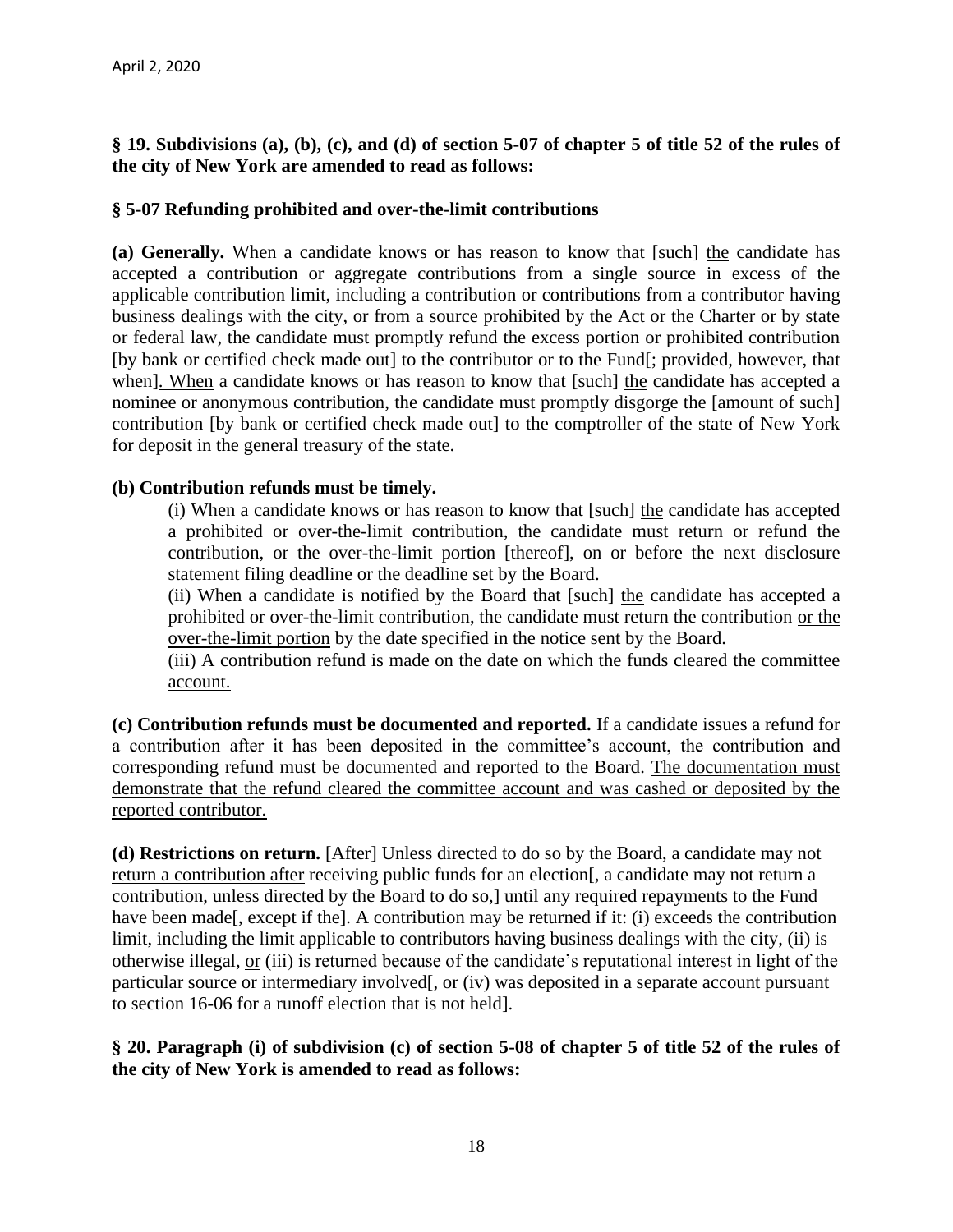(i) Candidates have the burden of demonstrating that surplus funds and transfers of funds from [committees] a committee not otherwise involved in the covered election, other than another authorized committee of the same candidate that has filed contemporaneous disclosure statements with the Board in a timely manner, do not derive from:

(A) contributions in excess of the Act's contribution limits, including contributions that would exceed the Act's contribution limits when aggregated with other contributions accepted from the same source; or

(B) contributions from sources prohibited by the Act, the Charter, or state or federal law.

#### **§ 21. Subdivision (b) of section 5-11 of chapter 5 of title 52 of the rules of the city of New York is amended to read as follows:**

**(b) Receipts may be used only [to further a candidate's nomination or] for the covered election.** A candidate may use receipts only for the covered election for which that account was established [or an associated runoff election].

## **§ 22. Subparagraphs (F), (G), (L), (V), and (W) of paragraph (ii) of subdivision (a) of section 6-02 of chapter 6 of title 52 of the rules of the city of New York are amended, and a new subparagraph (X) is added, to read as follows:**

(F) expenditures made after the candidate has been finally disqualified or such candidate's petitions have been finally declared invalid by the Board of Elections or a court of competent jurisdiction, except that such expenditures may be made (1) as otherwise permitted pursuant to  $\S 3-709(7)$  of the Code, or (2) for a different election (other than a special election to fill a vacancy) held later in the same calendar year in which the candidate seeks election for the same office, unless the candidate is seeking election exclusively as a write-in candidate in such later election;

(G) expenditures made after the only remaining opponent of the candidate has been finally disqualified or such opponent's petitions have been finally declared invalid by the Board of Elections or a court of competent jurisdiction, except that such expenditures may be made for a different election (other than a special election to fill a vacancy) held later in the same calendar year in which the candidate seeks election for the same office, unless the candidate is seeking election exclusively as a write-in candidate in such later election;

(L) expenditures to challenge [or defend] the validity of petitions of designation[,] or nomination, or of certificates of nomination, acceptance, authorization, declination, or substitution, and expenses related to the canvassing of election results;

(V) expenditures related to childcare services; [or]

(W) payments for liabilities that were not reported in the disclosure statement covering the reporting period in which the liability was incurred[.]; or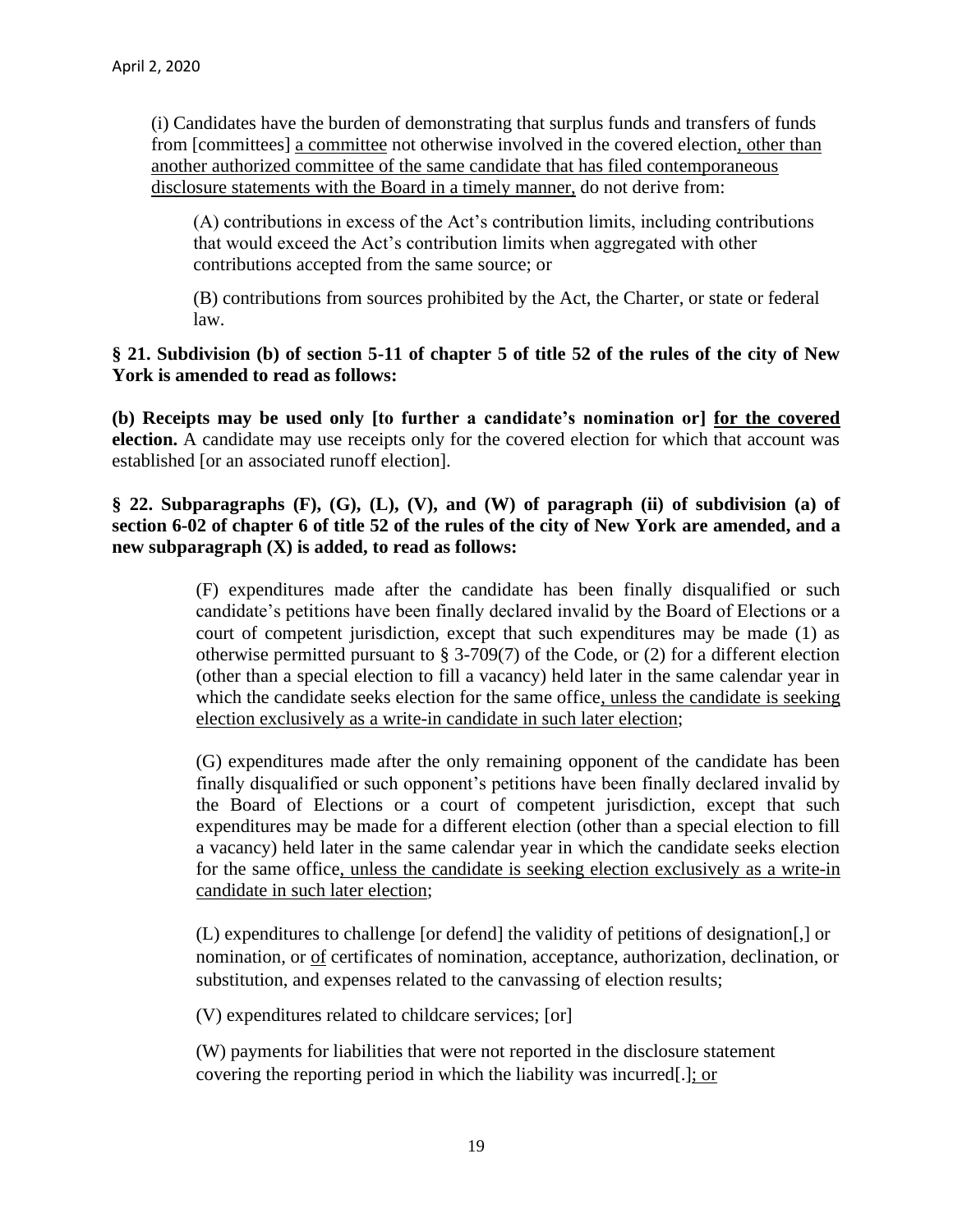(X) expenditures in excess of \$5,000 made by a candidate in a small primary election as defined in section 7-05(a).

## **§ 23. Subdivision (e) of section 7-01 of chapter 7 of title 52 of the rules of the city of New York is amended to read as follows:**

**(e) Ballot disqualification; unopposed candidates.** Pursuant to §§ 3-703(1)(a) and (5) of the Code, the Board will not [make payment to] pay any candidate disqualified from the ballot by the Board of Elections or by a court, or [to] any candidate for an election in which all other candidates have been disqualified from the ballot by the Board of Elections or by a court, until such candidate or other candidate is restored to the ballot by a court [of competent jurisdiction]. A candidate who does not appear on the ballot in an election, or who appears as the only candidate on the ballot in an election, [shall] is not [be] eligible to receive public funds, notwithstanding any write-in candidates in that election, except as otherwise provided in subparagraph (ii) below, and may be required to return any public funds received. Notwithstanding § 3-704(2)(d) of the Code, such a candidate shall be ineligible to receive additional public funds for a later election held in the same calendar year unless the candidate demonstrates that they will appear on the ballot in that election.

## **§ 24. A new subdivision (g) of section 7-01 of chapter 7 of title 52 of the rules of the city of New York is added to read as follows:**

(g) Pursuant to §§ 3-703(1)(a) and (5) of the Code, public funds are not payable to a participant who has not met the legal requirements to have the participant's name on the ballot, or, for an optional early public funds payment, who has not certified that the participant intends to meet all the requirements of law to have the participant's name on the ballot and stated the specific office to which the participant is seeking nomination or election.

## **§ 25. Subdivision (a) of section 7-02 of chapter 7 of title 52 of the rules of the city of New York is amended to read as follows:**

**(a)** [**Three payment dates in the 30 days prior to an election.** The Board shall schedule at least three payment dates in the 30 days prior to a covered primary, general, or special election.] **Payment dates**

(i) The Board will schedule at least three payment dates in the 45 days before a covered primary election and at least four payment dates in the 90 days prior to a covered general election.

(ii) No public funds [shall] will be paid to candidates in a primary or general election any earlier than [four business days after the final day to file a written Certification for such] two weeks after the last day to file designating petitions for the primary election [pursuant to paragraph (c) of subdivision 1 of section 3-703 of the Code], except that optional early public funds payments may be made no earlier than December 15 in the year before the year of the election. For a candidate to receive an optional early public funds payment, the Board must determine that one of the conditions set forth in § 3-705(7)(a)(2) or (3) of the Code is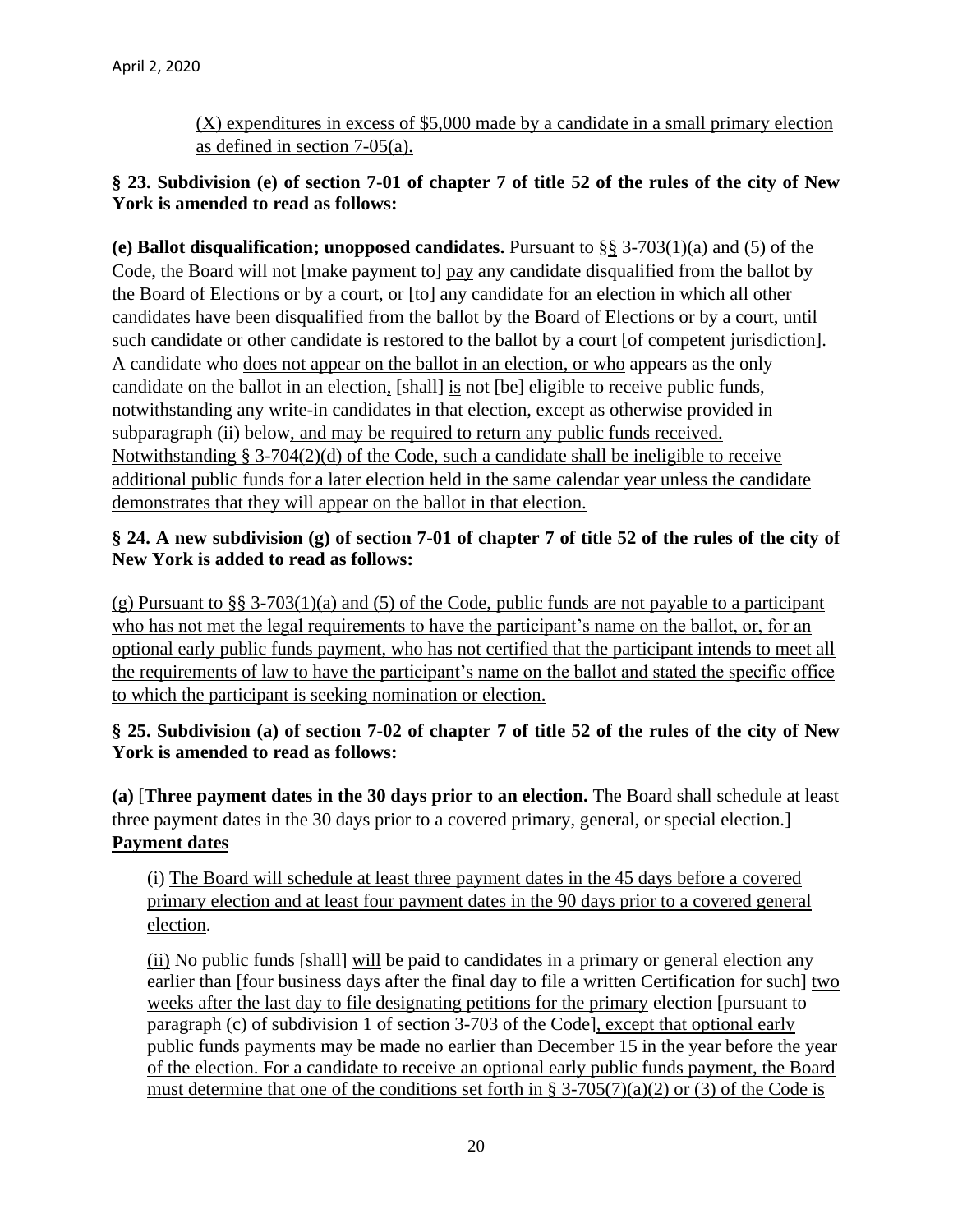satisfied, or the candidate must submit a certified signed statement attesting to the need for such public funds and demonstrating that at least one of the conditions set forth in § 3-  $705(7)(a)(1)$  of the Code is satisfied. The statement must be accompanied by supporting documentation and must be submitted to the Board at least 15 business days before the optional early public funds payment is scheduled to be made.

 $[(ii)$  Pursuant to §§ 3-703(1)(a) and (5) of the Code, public funds are not payable to a participant who has not met the legal requirements to have such participant's name on the ballot, who is unopposed, or, for the optional early public funds payment, who has not certified that such participant intends to meet all the requirements of law to have such participant's name on the ballot and stated the specific office to which such participant is seeking nomination or election.]

## **§ 26. Subdivision (c) of section 7-02 of chapter 7 of title 52 of the rules of the city of New York is amended to read as follows:**

## **(c) Preliminary review of matching claims[.]**

**[**Prior to] (i) Before making a pre-election payment determination, the Board may issue a report to the candidate indicating any matching claims determined to be invalid based on preliminary review of each disclosure statement and of the matchable contribution claims reported [therein]. The candidate may respond to [such] the report by providing information or documentation demonstrating that any [such] of the matching claims should be considered valid. Failure by the candidate to respond to such report by the deadline set by the Board may [result in a] delay [in] payment of public matching funds.

(ii) Pursuant to  $3-703(12)$ (b) of the Code, the Board will not invalidate a matching claim in a review of any disclosure statement filed after the statement in which such claim was submitted, unless the Board learns of new information relevant to the eligibility of the claim that was not available to the Board at the time of the initial review. Such new information may include: (1) information related to the candidate's eligibility to receive public funds generally, including the submission of a Certification as provided in Rule 2-02, where the submission had not been made at the time of the initial review, and (2) information related to the contribution limit applicable to the candidate, including a declaration or change of the office sought by the candidate.

## **§ 27. Subdivision (d) of section 7-02 of chapter 7 of title 52 of the rules of the city of New York is amended to read as follows:**

## **(d) [Characterization of payments as for the primary or general election.**

 (i) If a participant is on the ballot and has an opponent on the ballot in both a primary and the general elections, payments made after the primary election will be characterized initially as follows: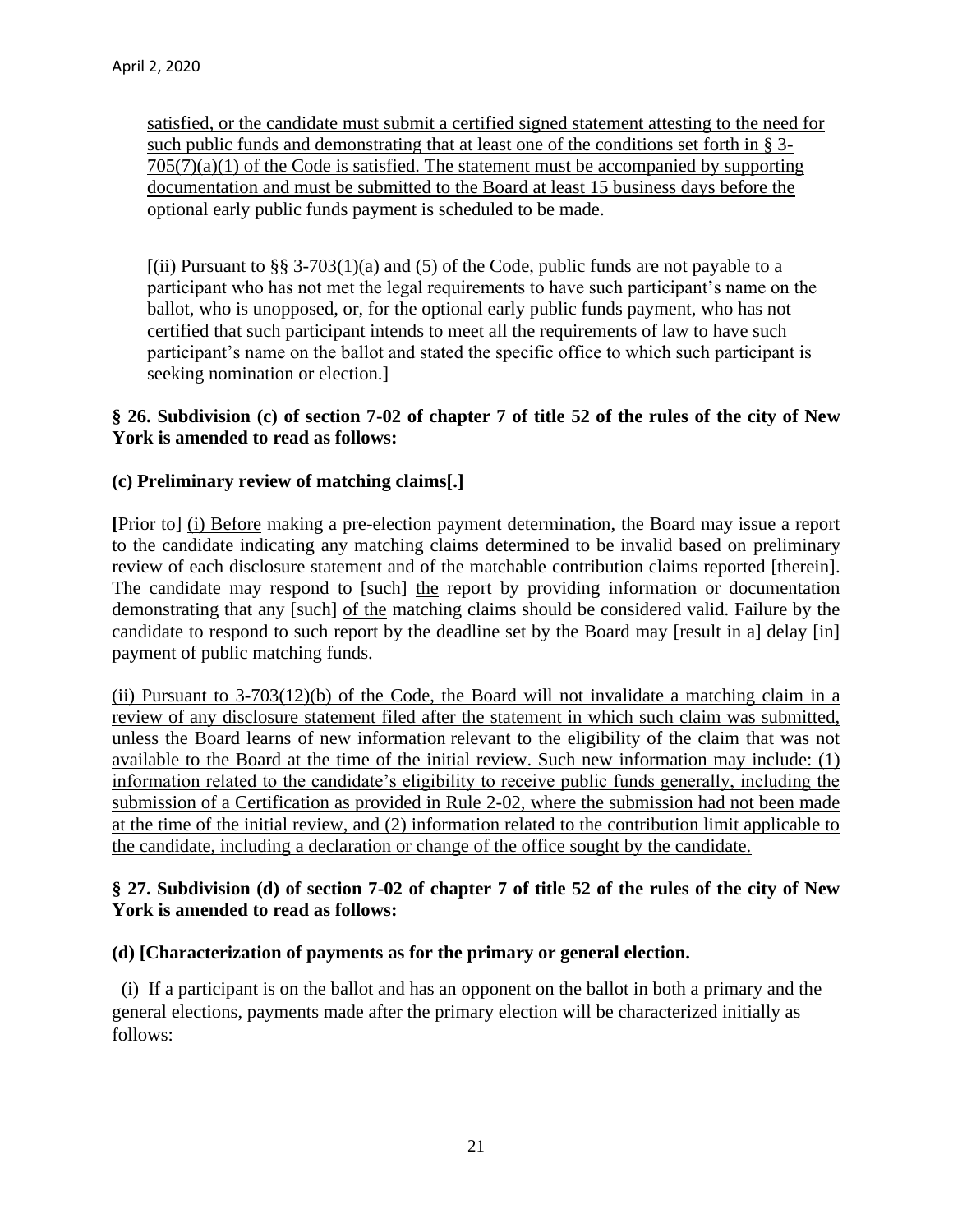(A) As a primary election payment, if the payment is made on the basis of contribution and expenditure information reported in or before the disclosure statement due 10 days after the primary election, except as otherwise provided in subparagraph (B).

 (B) As a general election payment, to the extent that any further primary election payments would exceed a maximum applicable in the primary election pursuant to the Act.

 (C) As a general election payment, if the payment is made on the basis of contribution and expenditure information reported in disclosure statements due later than 10 days after the primary election.

 (ii) If the Board determines that payments characterized initially as either primary or general election payments were, in fact, used for qualified campaign expenditures incurred in the other election, the payments will be recharacterized accordingly, and additional payments may be made or repayments required, if appropriate.]

No candidate shall receive more than the maximum public funds payable amount for a single election, pursuant to § 3-705(2)(b) of the Code, any earlier than the day after the day of the primary election.

## **§ 28. Subdivision (a) of section 7-04 of chapter 7 of title 52 of the rules of the city of New York is amended to read as follows:**

(a) [Pursuant to § 3-705(7)(b) of the Code, a]  $\underline{A}$  candidate shall not be eligible to receive more than one quarter of the applicable maximum pursuant to  $\S 3-705(2)(b)$  of the Code unless the Board determines that one of the conditions set forth in § 3-705(7)(a)(2) or (3) of the Code is satisfied, or the candidate submits a certified signed statement attesting to and stating the reason for, such candidate's] the need for additional public funds and demonstrating that at least one of the conditions set forth in § 3-705(7)(a)(1) of the Code is satisfied. The statement [of need] must be filed with the Board no later than the due date for the applicable disclosure statements as follows, except that, if the basis for filing the statement [of need] arises after [such] the due date, and no [such] basis existed prior to such due date, then the statement [of need] shall be due by the deadline for the disclosure statement immediately preceding the next date on which a public funds payment is scheduled to be made:

- (i) Candidates in the primary election must file the statement of need no later than the due date for the 32-day pre-primary election disclosure statement.
- (ii) Candidates in the general election must file the statement of need no later than the due date for the 32-day pre-general election disclosure statement.

## **§ 29. A new subdivision (c) of section 7-05 of chapter 7 of title 52 of the rules of the city of New York is added to read as follows:**

**(c) Public funds exceeding \$5,000.** If a candidate in a small primary receives public funds payments aggregating in excess of \$5,000 for the covered election, the candidate must return the excess funds to the Board; provided, however, that the candidate may use the excess funds for a different election (other than a special election to fill a vacancy) held later in the same calendar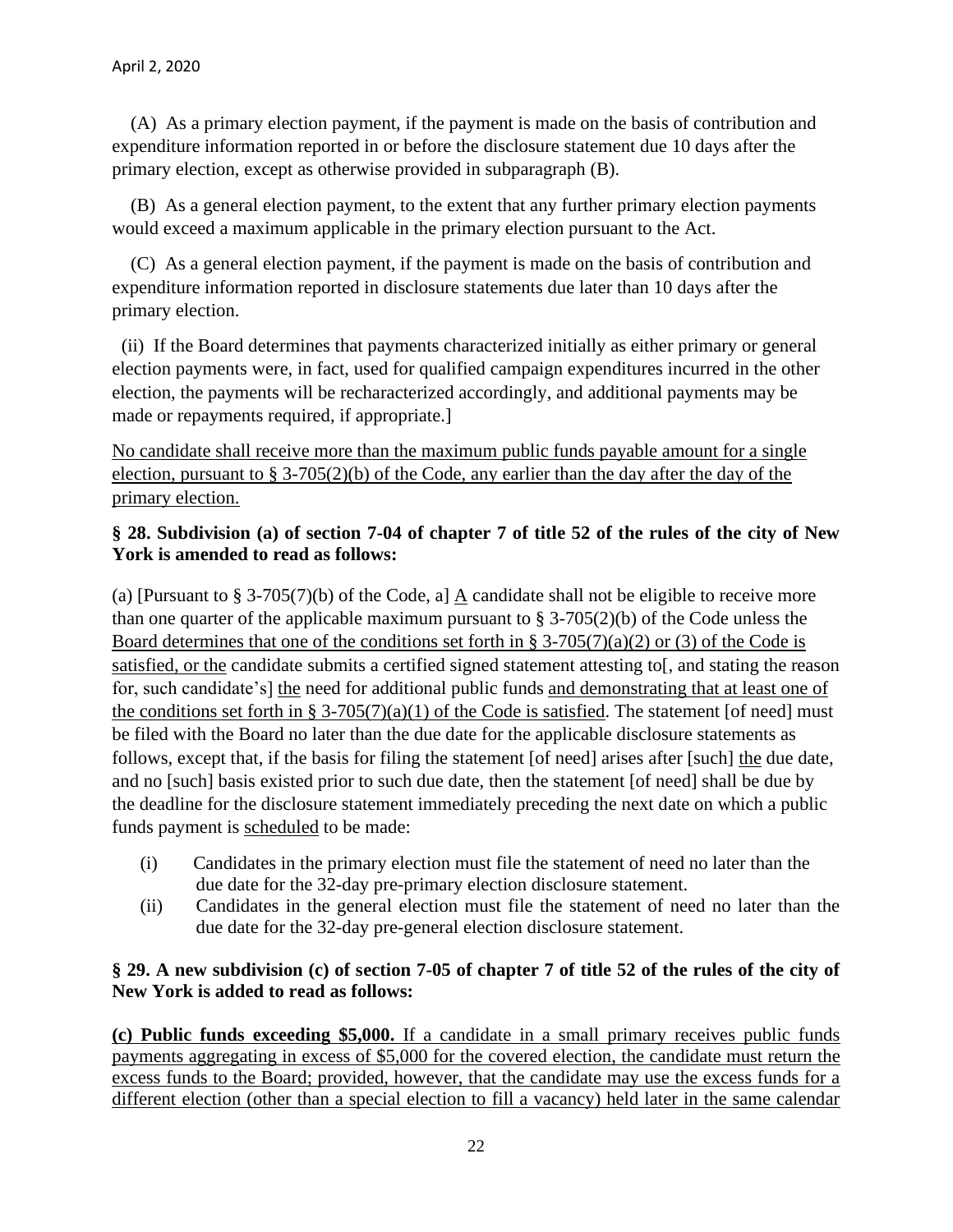year in which the candidate seeks election for the same office, unless the candidate is seeking election exclusively as a write-in candidate in such later election. The amount of any excess funds used for a later election will be deducted from the total amount of public funds the candidate is eligible to receive for that election.

## **§ 30. Section 7-06 of chapter 7 of title 52 of the rules of the city of New York is amended to read as follows:**

**§ 7-06 Withholdings.** The Board may withhold up to 5% of the amount of public funds payable to a candidate until the final pre-election payment for any election in which the candidate is eligible to receive public funds. In addition, the Board may withhold from pre-election public funds payments: (a) a percentage equal to the projected rate of invalid matching claims; (b) an amount equal to any contributions made, received, solicited, or otherwise obtained in violation of any law, pending disgorgement of such contributions to the Fund or refund to the contributor; and [(b)] (c) up to an additional 5% if the Board determines that there is reason to believe that the candidate has failed to comply with the Act, including by failing to adequately respond to a Board request for information or documentation. [Such withholdings] Withholdings shall be subject to post-election audit.

## **§ 31. Subdivisions (f), (g), and (h) of section 9-02 of chapter 9 of title 52 of the rules of the city of New York are amended, and new subdivisions (i) and (j) are added, to read as follows:**

**(f) Ballot disqualification**. Pursuant to §3-709(7) of the Code, a candidate who has been finally disqualified or whose designating or nominating petitions have been finally declared invalid by the Board of Elections or a court [of competent jurisdiction], or whose only remaining opponent has been finally disqualified or whose designating or nominating petitions have been finally declared invalid by the Board of Elections or a court, may not [thereafter] spend public funds for any purpose other than the payment of previous liabilities incurred in qualified campaign expenditures. All public funds in excess of [such] those liabilities previously incurred shall be promptly repaid to the Board[; the]. The amount to be repaid [shall] will be determined in accordance with §3-710(2)(b) of the Code and subdivision (b) of this section. A repayment made pursuant to §3-709(7) [shall] does not [preclude a determination] prevent the Board from determining that an additional repayment is required [pursuant to that or any other provision of the Act].

**(g) Ballot fraud.** Pursuant to § 3-710(3)(a) of the Code, a candidate who has been disqualified by a court [of competent jurisdiction] on the grounds that [such] the candidate committed fraudulent acts in order to obtain a place on the ballot<sup>[</sup>, if such decision is not reversed,] must pay to the Board an amount equal to the total public funds paid to the candidate. Repayments pursuant to this subdivision must be made promptly upon the court's determination of disqualification. No repayment is required if the decision is reversed.

**(h) Failure to actively campaign.** Pursuant to § 3-710(3)(b) of the Code, a candidate who fails to actively campaign for a covered office may be required to repay an amount equal to the total public funds received.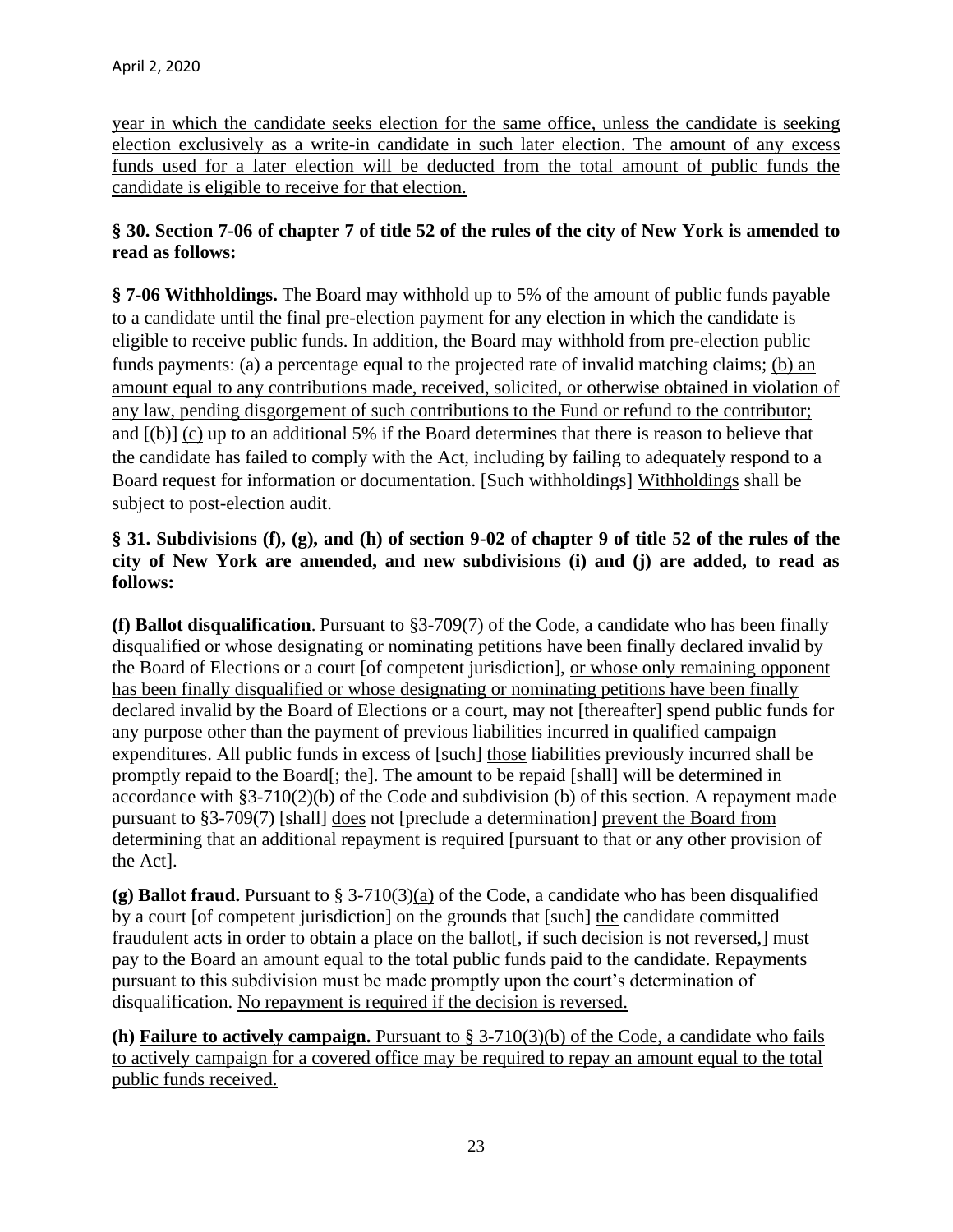**(i) Ceasing to campaign.** Pursuant to § 3-710(3)(c) of the Code, a candidate who ceases to actively campaign for a covered office may be required to repay an amount equivalent to the amount of public funds paid to the candidate that were not spent on qualified expenditures. Only expenditures incurred prior to the date on which the candidate ceased actively campaigning may be considered qualified expenditures.

**(j) Other reasons for repayment.** The Board may require a candidate to repay public funds because:

(i) the candidate failed to maintain copies of checks or contribution cards that document matchable contributions;

(ii) the public funds paid were based on contributions that were returned or contribution checks that have not been paid;

(iii) the candidate has failed to demonstrate eligibility for the public funds paid  $[and/or]$  or compliance with Program requirements, including the requirements to appear on the ballot and to be opposed by at least one other candidate on the ballot; or

(iv) a determination pursuant to §§ 3-705(6) or (7) of the Code is reversed following reconsideration pursuant to Rule 7-10(b)(vii).

## **§ 32. Paragraph (viii) of subdivision (a) of section 13-02 of chapter 13 of title 52 of the rules of the city of New York is amended to read as follows:**

(viii) the date and amount of each donation returned to a donor, the account from which the funds used to make the return originated, and, if applicable, the number of the [bank or certified] check used to issue the return of funds;

## **§ 33. The definition of the term "electioneering communication" in section 14-01 of chapter 14 of title 52 of the rules of the city of New York is amended to read as follows:**

**"Electioneering communication"** means a communication that: (1) is disseminated by radio, television, cable, or satellite broadcast, is a paid advertisement [such as in a periodical or on a billboard], or is a mass mailing; (2) is disseminated within [30] 60 days of a covered primary, general, or special election[, or within 60 days of a covered general election]; and (3) refers to one or more clearly identified ballot proposals or candidates for a covered election. Electioneering communication [shall] does not include a [campaign-related] candidate-related communication made by an organization operating and remaining in good standing under § 501(c)(3) of the Internal Revenue Code of 1986.

## **§ 34. Paragraph (i) of subdivision (a) of section 14-03 of chapter 14 of title 52 of the rules of the city of New York is amended to read as follows:**

(i) Disclosure statements are due on January 15, March 15, [May 15, and] July 15, and the fourth Friday in August of the election year.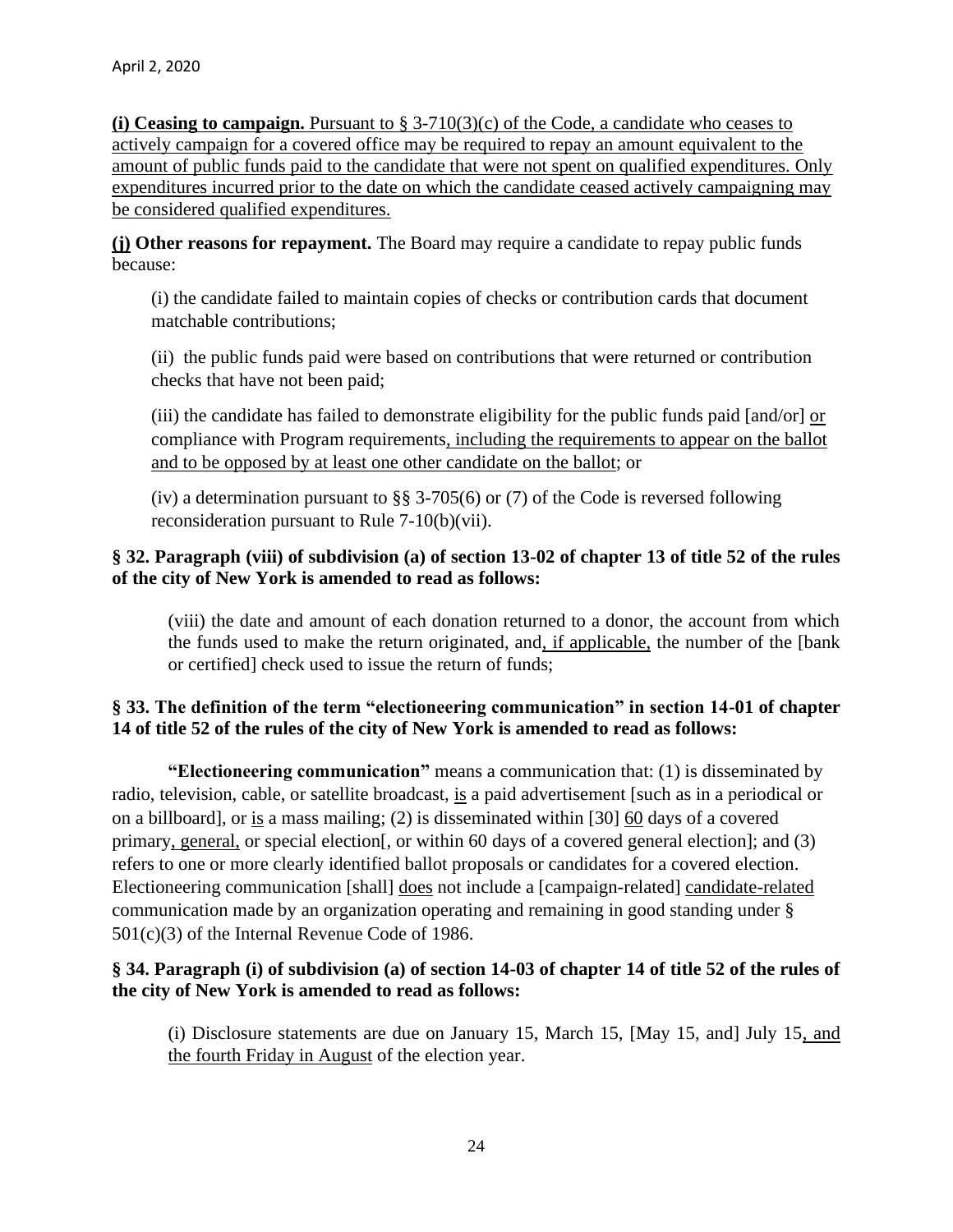### **§ 35. Paragraph (iii) of subdivision (a) of section 14-03 of chapter 14 of title 52 of the rules of the city of New York is amended to read as follows:**

(iii) During the 14 days before a primary or general election, [or a related runoff election,] an independent spender must submit a disclosure statement to the Board within 24 hours of distributing any reportable communication, making any reportable expenditure, or receiving any reportable contribution.

### **§ 36. Section 14-09 of chapter 14 of title 52 of the rules of the city of New York is amended to read as follows:**

**§ 14-09 Other provisions concerning independent expenditures.** *See* sections 15-06 (Special elections); [16-07 (Runoff elections);] 10-03 (Enforcement); Chapter 12 (Complaints).

#### **§ 37. Clause (1) of subparagraph (B) of paragraph (iii) of subdivision (d) of section 15-02 of chapter 15 of title 52 of the rules of the city of New York is amended to read as follows:**

(1) for candidates in a special election who proceed to raise or spend funds for the following primary or general election, the 27 day post-election disclosure statement described in paragraph [(iv) shall be] (v) is the last statement required for the special election[; provided, however, that if there is a runoff special election, the semi-annual disclosure statement described in paragraph (iv) shall be the last disclosure statement required for all candidates in the special election who continue to raise or spend funds for the following primary or general election, regardless of whether they were candidates in the runoff special election]; and

### **§ 38. Paragraph (v) of subdivision (d) of section 15-02 of chapter 15 of title 52 of the rules of the city of New York is amended to read as follows:**

**(v) [Post-runoff special election] Post-election disclosure statements.** [For runoff special election candidates, post-election] Post-election disclosure statements must be filed 27 days after the special election and on the first January 15 or July 15 following the election. [Candidates in the special election must file both post-runoff special election disclosure statements, regardless of whether they were on the ballot for the runoff special election.]

### **§ 39. Paragraph (viii) of subdivision (d) of section 15-02 of chapter 15 of title 52 of the rules of the city of New York is amended to read as follows:**

**(viii) Special election due dates for compliance with** § **12-110 of the Code***.* [If the deadline for filing financial disclosure reports with the conflicts of interest board pursuant to § 12-110(b)(2) of the Code is before the due date for the first disclosure statement required to be filed with the Board pursuant to section 15-02(d)(ii), the] The candidate's compliance with the requirements in § 12-110 of the Code shall be considered timely demonstrated to the Board if the Board receives confirmation of the candidate's compliance on or prior to the [disclosure statement] due date for the first disclosure statement required to be filed with the Board pursuant to section 15-02(d)(ii).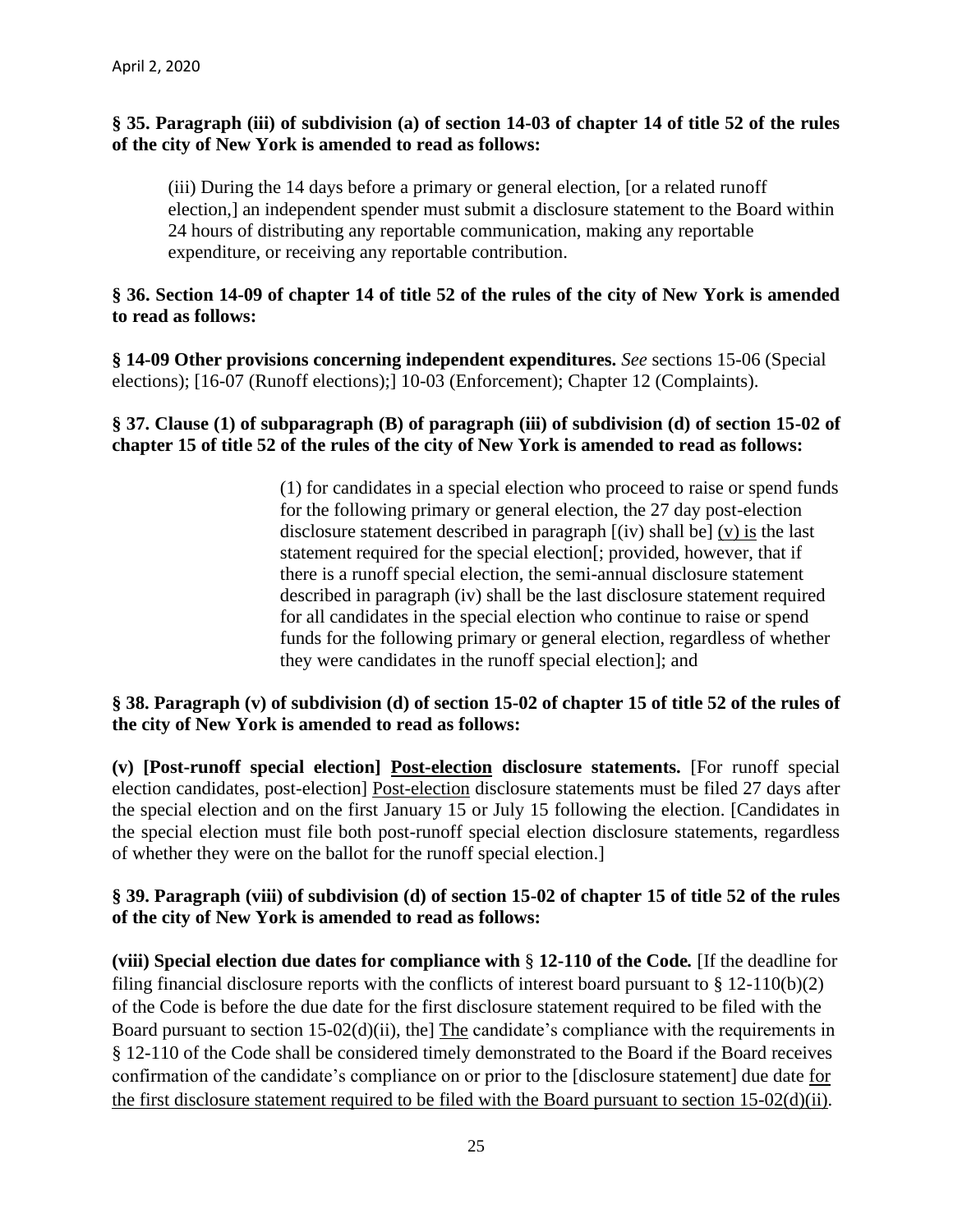[If the deadline for filing financial disclosure reports with the conflicts of interest board pursuant to § 12-110(b)(2) of the Code is on or after the due date for the first disclosure statement required to be filed with the Board pursuant to section  $15-02(d)(ii)$ , the candidate's compliance with the requirements in § 12-110 of the Code shall be considered timely demonstrated to the Board if the Board receives confirmation of the candidate's compliance no later than one business day after the last day for filing disclosure reports with the conflicts of interest board.]

## **§ 40. Paragraph (ii) of subdivision (e) of section 15-03 of chapter 15 of title 52 of the rules of the city of New York is amended, and a new paragraph (iii) is added, to read as follows:**

(ii) Expenditures incurred outside of the calendar year in which the special election is held are presumed not to be qualified, unless the proclamation and the special election occur in different calendar years.

(iii) It is presumed that the following bills for goods and services are not qualified campaign expenditures:

(A) bills for a special election that are first reported in a disclosure statement submitted later than the first post-election disclosure statement applicable to that special election; and

(B) bills first reported in an amendment to a disclosure statement that is made after the special election.

## **§ 41. Subdivision (e) of section 15-04 of chapter 15 of title 52 of the rules of the city of New York is amended to read as follows:**

**(e) Public funds.** To receive public matching funds, candidates in a special election must meet the same threshold and eligibility requirements as candidates in a primary or general election; provided, however, that the threshold dollar amount of summed matchable contributions shall be halved in a special election for mayor, public advocate, or comptroller. A candidate in a special election shall respond to an invalid matching claims report no later than the deadline set by the Board. The Board shall schedule at least three payment dates in the 30 days prior to a special election.

**§ 42. Chapter 16 of title 52 of the rules of the city of New York is REPEALED.**

**§ 43. Chapter 17 of title 52 of the rules of the city of New York is amended to read as follows:**

## **Chapter [17] 16: Voter Education and Engagement**

## **§ [17-01] 16-01 Definitions**

Except as otherwise provided, the definitions set forth in section 1-02 apply in this chapter. In addition[, the following terms mean]: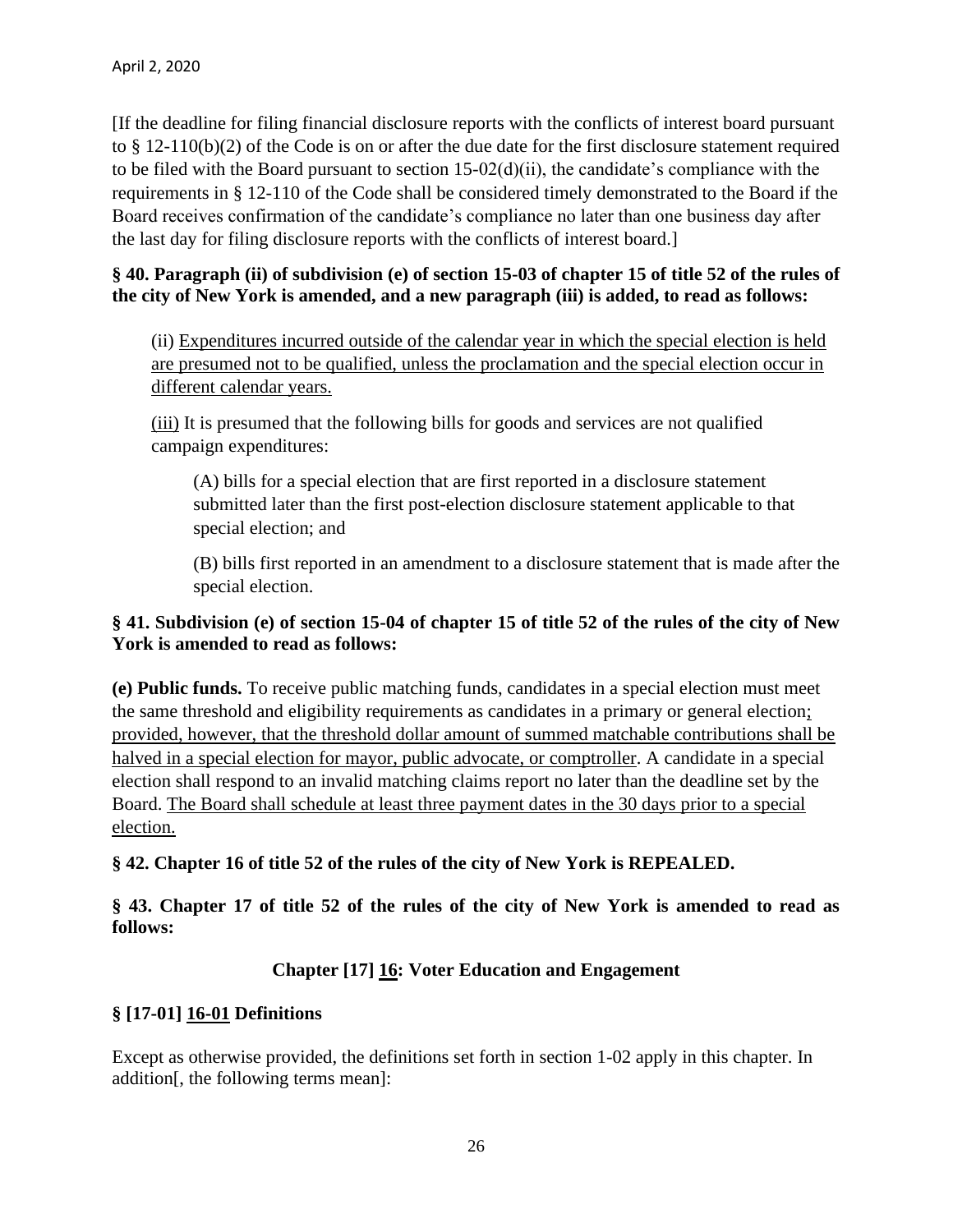"**Ballot proposal**" means any proposition, referendum, or other question submitted to New York City voters pursuant to the Charter, the New York Municipal Home Rule Law, or any other law.

"**Candidate print statement**" means the document filed by a candidate containing biographical and other information requested by the Board, and a photograph of the candidate, for inclusion in the printed or online primary or general election Voter Guide.

"**Candidate video statement**" means a video-recorded statement by the candidate for inclusion in the video and online [edition(s)] edition of the primary or general election Voter Guide.

"**Election**" means any primary or general election for the office of mayor, public advocate, comptroller, borough president, or Council member, or a general election in which a ballot proposal is on the ballot, and does not include any special election held to fill a vacancy, [runoff primary election, runoff special election,] or election held pursuant to court order.

"**Registered candidate**" means an individual who has registered or filed a Certification with the Board pursuant to section 2-01 or 2-02 and § 3-703 of the Code.

## **§ [17-02] 16-02 Contents of the Voter Guide**

**(a) Generally**. In addition to any information that the Board determines to be useful for promoting public awareness of the voting process, city government, and the candidates and ballot proposals in an election, the printed and online Voter Guides for an election [shall] will contain: (1) the date of the election; (2) the hours during which the polls will be open; (3) an explanation of the voter registration process, including deadlines to register for both the primary and general elections; (4) an explanation of how to obtain and cast or mark an absentee ballot; (5) an explanation of how to cast a vote, including write-in votes; (6) information about the boundaries of City Council districts to aid voters in determining their appropriate district; and (7) tables of contents, graphics, and other materials which the Board determines will make the Voter Guide easier to understand or more useful for the average voter.

#### **(b) Candidate statements**

#### **(i) Candidate print statements**

(A) Candidate print statements contain the following biographical information:

(1) the name of the candidate;

(2) the political party, if any, in which the candidate is enrolled, and for which party lines the candidate's name will appear on the ballot;

(3) the previous and current public offices held by the candidate;

(4) the current occupation and employer of the candidate;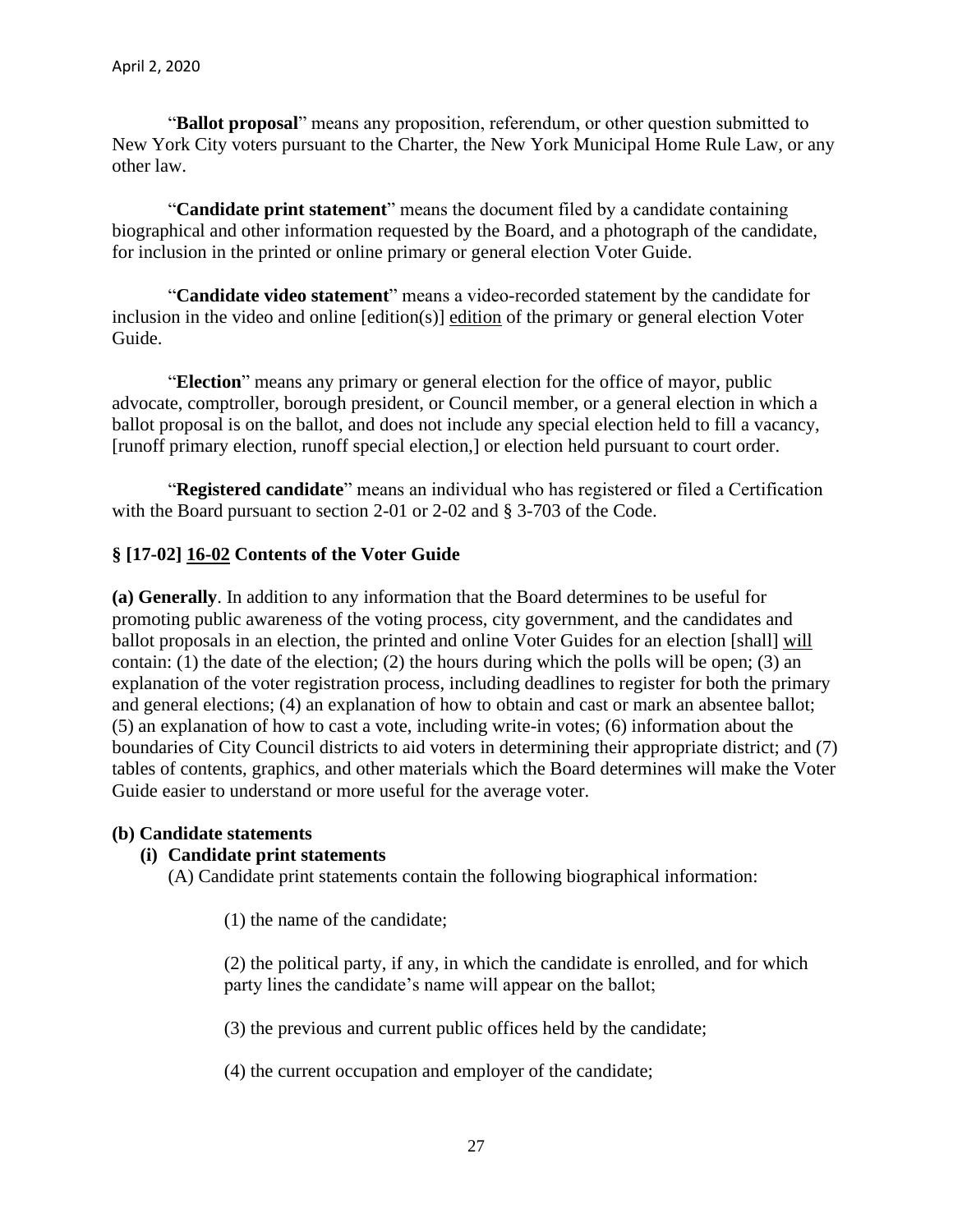(5) prior employment and positions held by the candidate;

(6) the experience the candidate has had in public service;

(7) the educational background of the candidate;

(8) a list of the candidate's major organizational affiliations;

(9) information about the candidate's principles, platform, or views, in a form prescribed by the Board; and

(10) such other information as may be determined by the Board and requested of the candidate.

(B) The candidate print statement must be submitted in English.

(C) The photograph of the candidate submitted as part of a candidate print statement must:

(1) be a recent photograph;

(2) have a plain background;

(3) show only the face or the head, neck, and shoulders of the candidate;

(4) not include the hands or anything held in the hands of the candidate;

(5) not show the candidate wearing any distinctive uniform, including [but not limited to] a judicial robe, or a military, police, or fraternal uniform; and

(6) comply with the size and resolution requirements as determined by the Board.

(D) Candidate print statements may not:

(1) refer to any opposing candidate by name;

(2) contain profanity or statements that are patently offensive, obscene, libelous, or defamatory;

(3) assert facts that the candidate knows or should know to be false; or

(4) violate any city, state, or federal law, including regulations of the New York State Public Service Commission.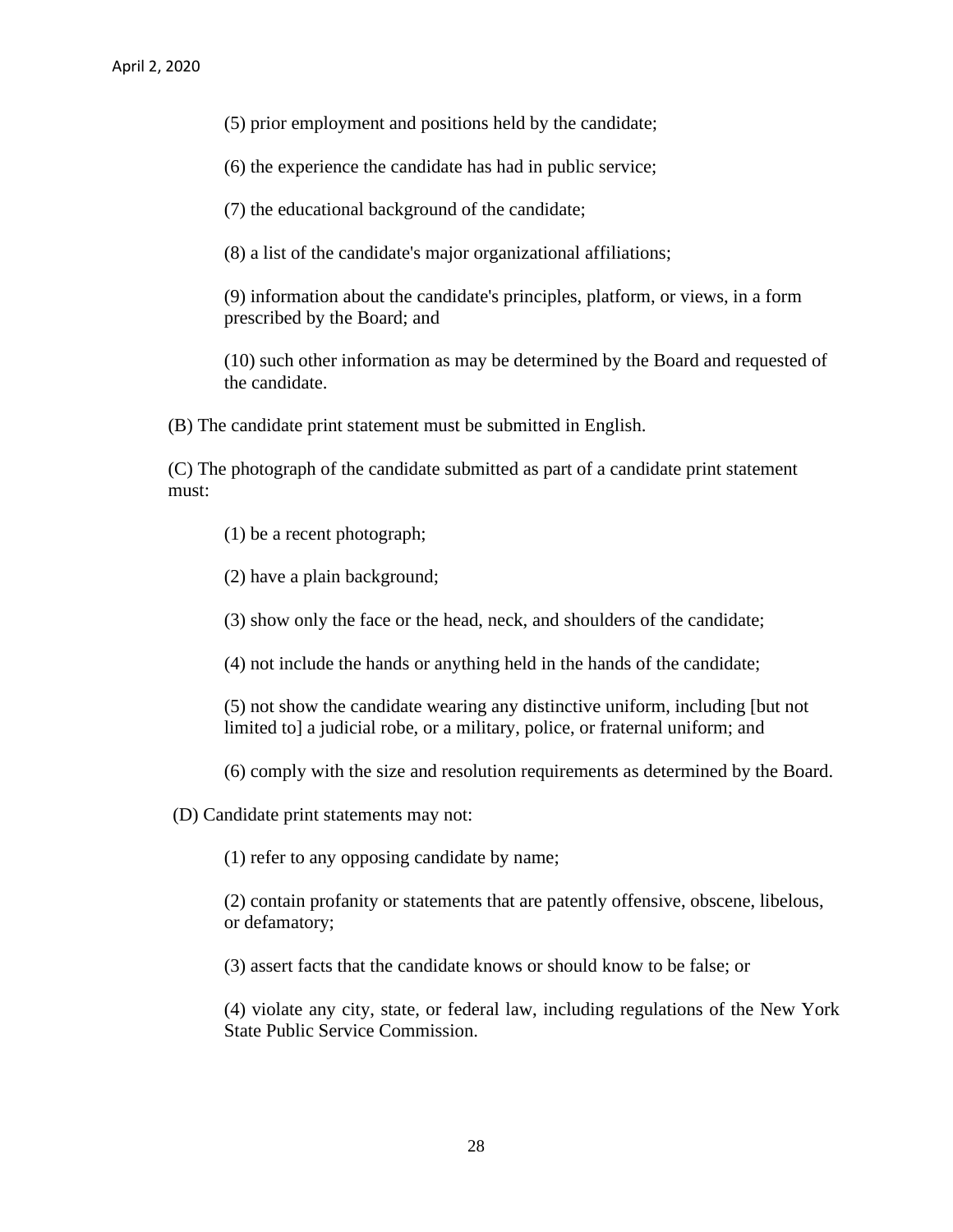(E) A candidate print statement that violates any of the requirements outlined in this chapter, as determined by the Board at its sole discretion, [shall] will not be included in the Voter Guide.

#### **(F) Timing of submission.**

(1) In the election year, all registered candidates considering filing designating petitions must submit their complete and final print statements in accordance with a deadline set by the Board.

(2) A candidate not named in a filed designating petition who anticipates filing an independent nominating petition for the general election must submit a candidate print statement on or before the "independent candidates" submission deadline set by the Board.

[(3) Complete and final print statements for the general election Voter Guide must be submitted prior to the publication of the primary election Voter Guide.]

#### **(ii) Candidate video statements.**

(A) Candidate video statements must contain information regarding the candidate's platform and candidacy, and may contain such other information as the candidate may choose[; provided, however], except that the candidate may not:

(1) refer to any opposing candidate by name;

(2) use profanity, or statements, gestures, or materials that are patently offensive, obscene, or pornographic;

(3) make statements that are slanderous, or defamatory, or assert facts that the candidate knows or should know to be false;

(4) engage in any commercial programming or advertising;

(5) display any literature, graphs, or props; or

(6) violate any city, state, or federal law, including regulations of the New York State Public Service Commission and the Federal Communications Commission.

(B) Candidates recording video statements may dress as they choose and are responsible for their own clothing, make-up and hairdressing[; provided, however], except that when recording a video statement, candidates may not:

(1) [engage in] be [full] fully or [partial nudity] partially nude;

(2) wear any distinctive uniform, including [but not limited to] a judicial robe, or a military, police, or fraternal uniform; or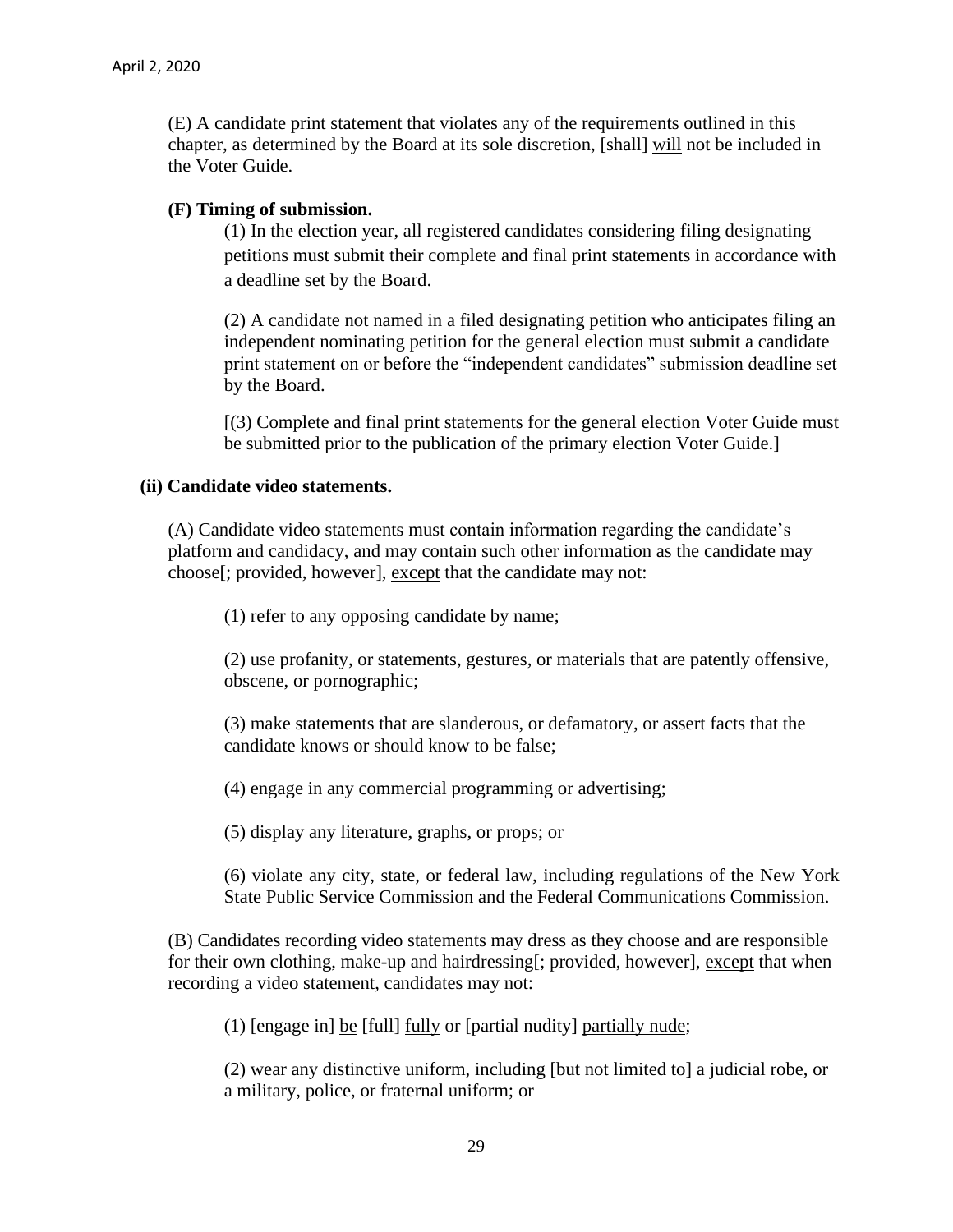(3) violate any city, state or federal law, including regulations of the New York State Public Service Commission and the Federal Communications Commission.

(C) To ensure that candidate scripts meet the requirements of this section, candidate video statement scripts must be submitted for Board approval [in advance of] before the candidate's scheduled recording session, and on or before the script submission deadline set by the Board. Candidates must follow their approved video statement script during the recording. Recorded statements [shall] will not be edited by the Board or any entity participating in the production of the video edition of the Voter Guide, except that candidate identification and other election information may be displayed.

(D) Only the candidate may appear on camera, and only the candidate may record a candidate video statement.

(E) Candidates [shall be allowed to] may sit or stand while recording statements. Reasonable accommodations for candidates with special needs [shall] will be made.

(F) Video statements shall be recorded in English. Candidates may record a portion of their video statements in a language other than English[; provided, however, that] if the script submitted for Board approval contains both the English and non-English text[,] and an English translation of all non-English text. No additional time will be allotted for statements recorded in multiple languages.

(G) Candidate video statements that violate any of the requirements outlined in this chapter [shall] will not be included in the Voter Guide.

**(H) Timing of candidate video statement recordings**. In the election year, the recording schedule for candidates' video statements [shall] will be [provided] given to registered candidates in advance. Appointments for candidate video statement recordings [shall] will be [made at a time within] during the [prescribed] production schedule. A candidate who fails to appear at the scheduled time [shall be deemed to have waived] waives participation in the video edition of the Voter Guide.

## **(iii) Inclusion of candidate statements in Voter Guide editions.**

**(A) Primary election edition.** [Candidate] Only registered candidates who have met the requirements of this chapter and who are on the ballot in a contested primary will have their candidate print and video statements [shall be] included in primary election editions of the Voter Guide[ only for registered candidates who have met the requirements set forth in this chapter and are on the ballot in a contested primary. In the case of]. Candidates anticipated to appear on the ballot in a contested primary on the date that the primary election print edition goes to press, based on the Board's assessment of information available from the Board of Elections, will have their print statements included in printed editions of the Voter Guide[, print statements of candidates anticipated to appear on the ballot in a contested primary on the date that the primary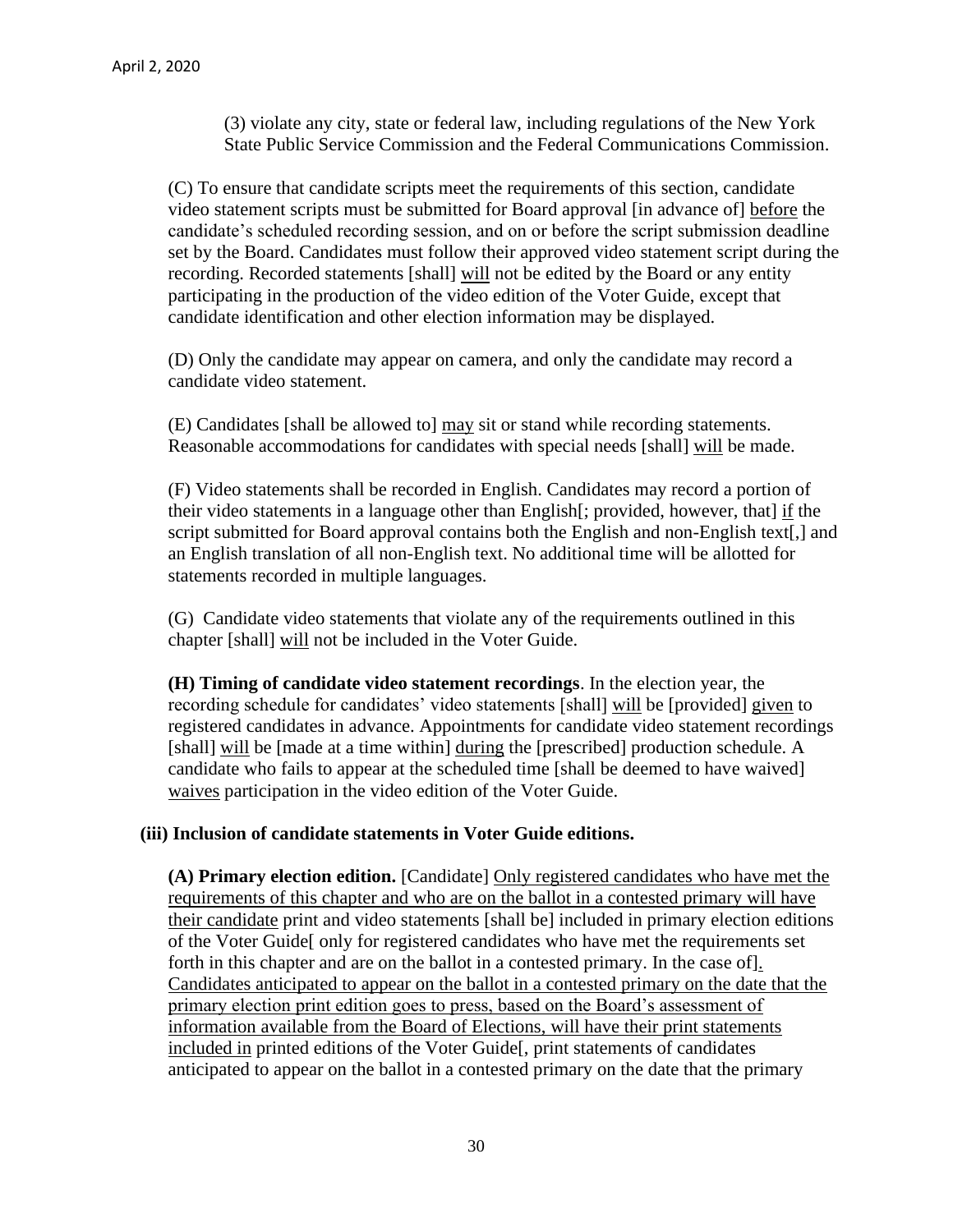election print edition goes to press shall be included, based on the Board's assessment of information available from the Board of Elections].

**(B) General election edition.** [Candidate] Only registered candidates who have met the requirements of this chapter and who are on the general election ballot will have their candidate print and video statements [shall be] included in general election editions of the Voter Guide [only for registered candidates who have met the requirements set forth in this chapter and are on the general election ballot]. Candidates who are seeking nomination or election exclusively as write-in candidates [shall] will not be included in the Voter Guide. Candidates anticipated to appear on the general election ballot on the date that the general election print edition goes to press, based on the Board's assessment of information available from the Board of Elections, will have their print statements included in [In the case of] printed editions of the Voter Guide[, print statements of candidates anticipated to appear on the general election ballot on the date that the general election print edition goes to press shall be included, based on the Board's assessment of information available from the Board of Elections]. Candidates running unopposed in the general election [shall] will be included in general election editions of the Voter Guide, except where the only election being covered is uncontested, in which case the Board [shall] will not produce or distribute print or video editions of the Voter Guide, but [shall] will produce an online Voter Guide.

(C) If a candidate in the general election was included in the primary election Voter Guide, then that candidate's primary election Voter Guide statement [shall] will be included in the general election Voter Guide, unless the candidate submits a general election Voter Guide statement on or before the deadline set by the Board. [No modifications or additions to the original statement shall be accepted.]

(D) Candidates' print statements [shall] will be included in the primary and general election online editions [in accordance with] following the requirements [set forth] in paragraphs (i), (ii), and (iii).

(E) The Board [shall] will not accept a candidate print or video statement unless it is submitted in [a manner provided] the form required by the Board, [includes] including any signatures or notarizations [as may be required by the Board], and unless the candidate has verified that the contents of the submission are true to the best of [such] the candidate's knowledge. The Board may[, at its discretion,] reject any portion of a [candidate] candidate's print or video statement[, or portions thereof,] that it decides [it deems to contain matter that] is obscene, libelous, slanderous, defamatory, or otherwise in violation of these rules.

(iv) Candidate statements must not exceed the length and space limitations provided by the Board. The Board may<sup>[</sup>, at its discretion,] require that candidate print statements follow a consistent format, and may edit statements to [achieve uniformity of] make them similar in presentation[, conformance with] and length [and space limitations,] and [consistency] consistent with existing law. Candidate video statements that exceed their allotted statement time, as determined by the Board, [shall] will be cut off at the time limit.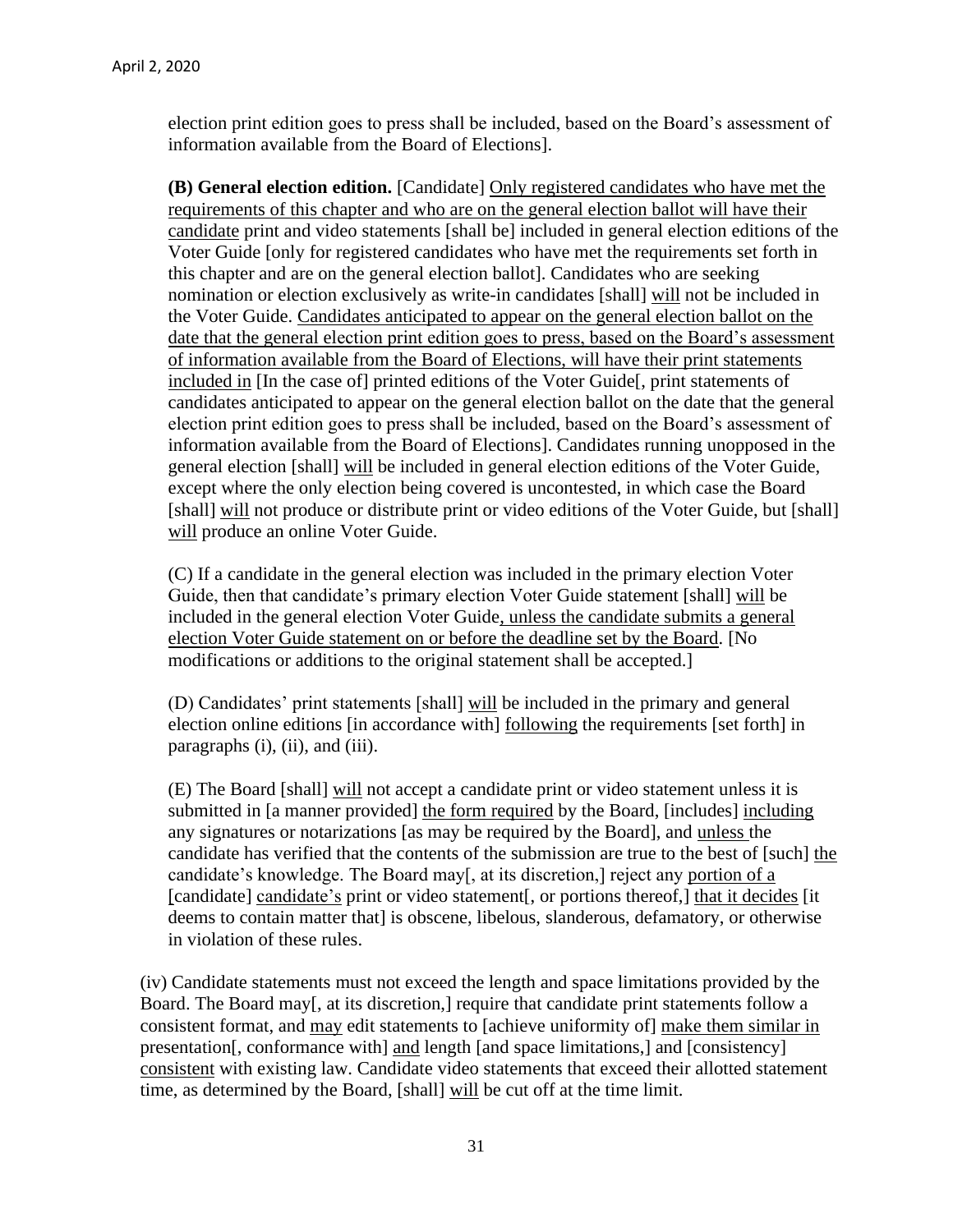(v) A candidate print statement or video script is a written instrument which[, when filed,] becomes part of the Board's records when filed. A candidate may not include any false information in the [such candidate's] print statement or video script. The candidate must verify that [such candidate's] the print statement and video script are true, to the best of [such] the candidate's knowledge. [Knowingly filing a written instrument that contains a false statement or false information is a Class A misdemeanor under New York State Penal Law § 175.30.]

(vi) [With each candidate print statement, the] The Board [shall] will publish one of the following notices with each candidate print statement:

(A) In the case of a participant: "Participant in the Campaign Finance Program" or similar language [to like effect].

(B) In the case of a non-participant: "Not a participant in the Campaign Finance Program" or similar language [to like effect].

## **(c) Ballot proposals**

(i) The print and online editions of the Voter Guide for a general election in which a city ballot proposal is anticipated to appear on the ballot [shall] will contain: (A) the form of each ballot proposal as it will appear on the ballot in the general election; (B) a plainlanguage abstract of each ballot proposal; and  $(C)$  to the extent feasible, [the] clearlylabeled major arguments for and against the passage of each ballot proposal. clearly labeled as such]. If feasible, the Board [shall] will solicit [and accept from the] public statements for and against passage of each ballot proposal for possible inclusion in the Voter Guide for the general election.

 $(i)$  A public statement [shall] will not be accepted by the Board unless it:  $(A)$  is submitted in a form [and manner provided by the Board and includes] the Board requires, including any signatures [required by the Board]; (B) conforms to the length and space limitations [provided by the Board]; (C) identifies the organization, if any, on whose behalf the statement is made; and (D) clearly argues for or against passage of the proposal. No person may submit more than one statement per ballot proposal [pursuant to this paragraph].

**(iii) Board determines whether to publish statements for and against ballot** 

**proposals**. With respect to statements for or against passage of ballot proposals, the Board[, at its discretion,] may determine: (A) not to publish any such statements; (B) not to publish any statement submitted pursuant to paragraph (i) of subdivision (c); (C) to publish any portion of a statement submitted pursuant to paragraph (i) of subdivision (c); and (D) to compose and publish such statements as it deems appropriate.

**(iv) State ballot proposals**. The Board [shall] will include information about state ballot proposals in Voter Guides for a covered office or a city ballot proposal. [At its discretion,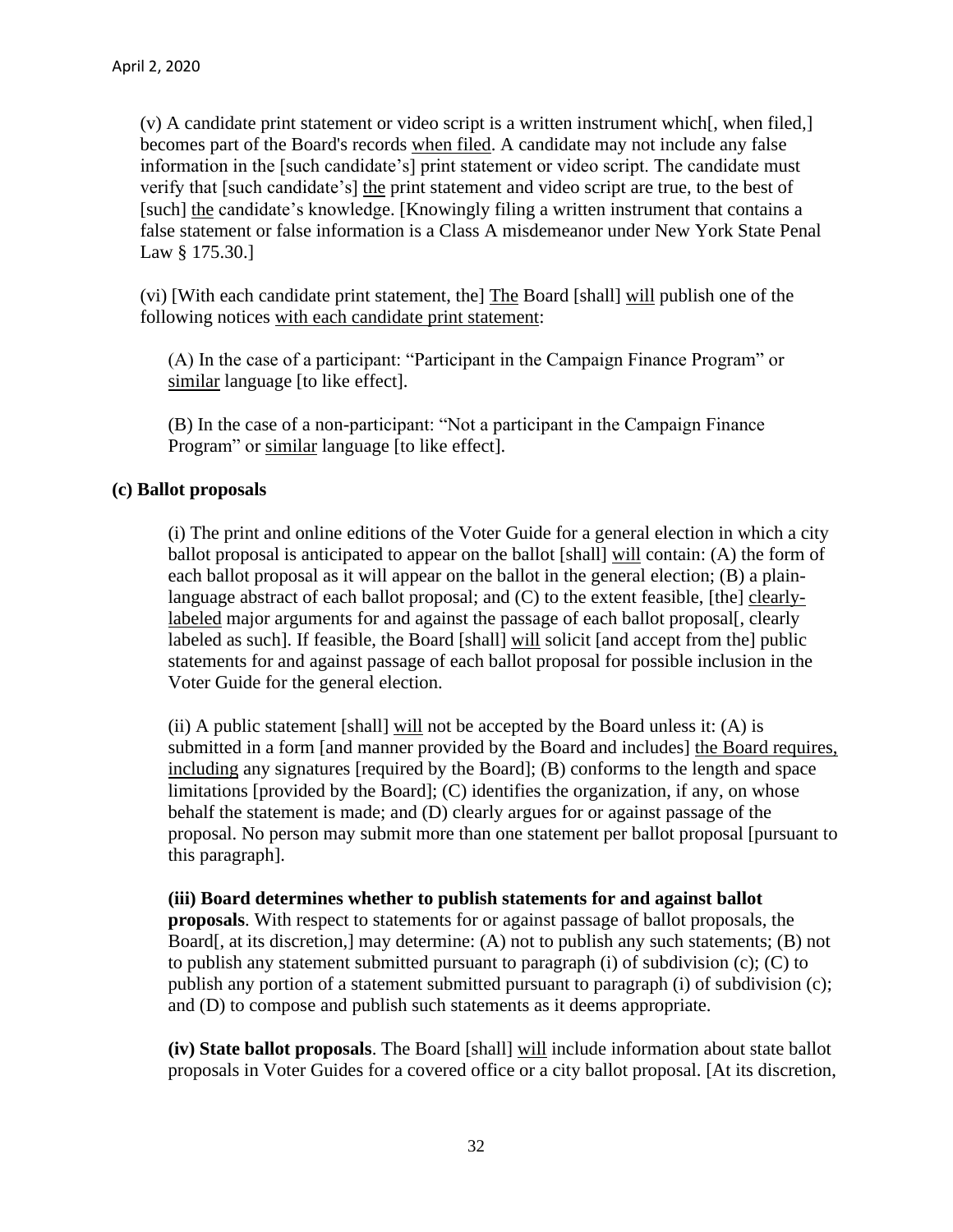the] The Board may produce an online Voter Guide to provide information about state ballot proposals during an election for which no print Voter Guide is produced.

### **§ [17-03] 16-03 Voter Guide publication and distribution.**

(a) The Board [shall] will publish printed Voter Guides in English and Spanish, and in [such] other languages [as may be] required by law. The Voter Guide [shall] will be distributed by mail to each city household in which there is at least one registered voter eligible to vote in the primary or general election, as applicable.

(b) The Board [shall] will produce an online Voter Guide in English and make the translated versions of the printed editions available online.

(c) The Board [shall] may [make all reasonable efforts to] produce a video edition of the Voter Guide for citywide elections[, and shall]. The Board will seek partners for the production, marketing, and broadcasting of video editions of the Voter Guide. The Board [shall] will post online the scripts provided pursuant to section  $[17-02(b)(ii)(C)]$  16-02(b)(ii)(C), along with translations of those scripts into Spanish and [such] other languages [as may be] required by law.

(d) Any conflicts related to the submission or public release of candidate print or video statements [shall] will be decided by the Board.

(e) All decisions made by the Board with respect to any edition of the Voter Guide, including resolution of conflicts, are final.

(f) The Board [retains] has ownership of[,] and distribution rights to[,] all Voter Guide content, including candidate statements. Unedited candidate statements may be republished or broadcast with the Board's permission.

**§ [17-04] 16-04 Elections not held as scheduled.** Notwithstanding any other provision of this chapter, the Board [shall] will take such actions as are practicable to prepare, publish, and distribute a Voter Guide in a timely manner for an election that is not held as initially scheduled.

**§ 44. Chapter 18 of title 52 of the rules of the city of New York is amended to read as follows:**

#### **Chapter [18] 17: Public Access to Information**

**§ [18-01] 17-01 Records available to the public.** The New York State Freedom of Information Law (FOIL) (Public Officers Law, Article 6, § 84 et seq.) governs public access to the Board's records. The Board may deny access to records or portions of records that are exempted from disclosure by state or federal law.

**§ [18-02] 17-02 Records access officer.** The Board's records access officer is designated by the Executive Director and is responsible for ensuring appropriate agency response to public requests for access to records.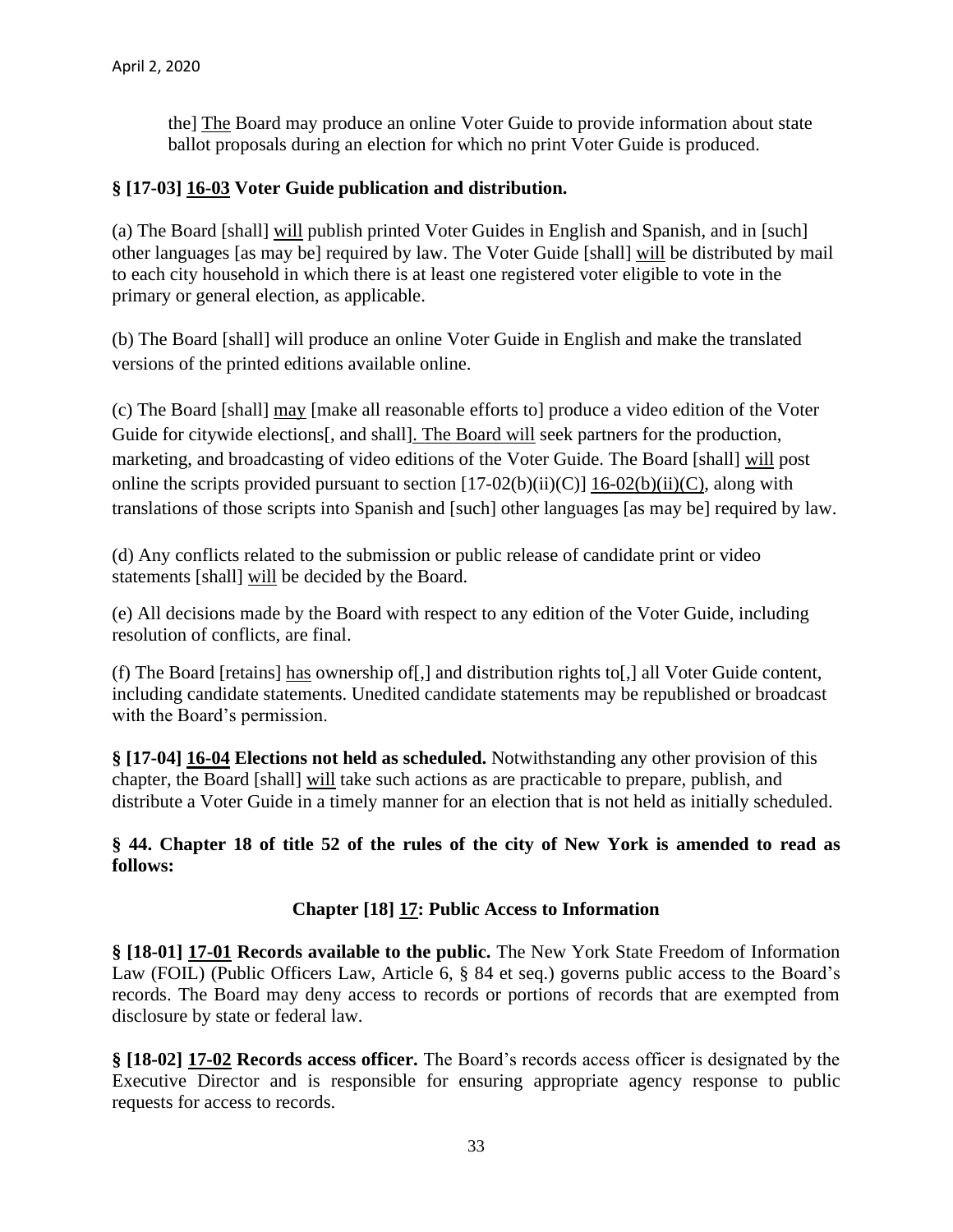### **§ [18-03] 17-03 Requesting records**

(a) A candidate may request access to records such candidate submitted to the Board by contacting the Candidate Guidance and Policy Unit, which may[, at its discretion,] provide access to such records without a FOIL request.

(b) To request access to Board records, a member of the public must:

- (i) make a written FOIL request in person, by mail, or by email, addressed to the Board's records access officer;
- (ii) reasonably describe the records sought;
- (iii) provide the requestor's name and mailing or email address; and
- (iv) specify preference for inspection of records or copies of records.

(c) Within five business days of receipt of a FOIL request made in accordance with subdivision (b) above, the Board will:

(i) grant or deny the request, in whole or in part, in writing; or

(ii) provide:

(A) a written acknowledgment of the request and state the approximate date on which the request will be granted or denied; or

(B) where circumstances prevent granting or denying the request within 20 business days of the written acknowledgment,

(1) a written statement of the reasons for the delay in making a determination; and

(2) a date, within a reasonable period depending on the circumstances, when the request will be granted or denied.

(d) Where the Board is unable to locate records responsive to the request, the Board, upon request, will certify that:

(i) the Board is not the custodian of such records; or

(ii) such records cannot be found after a diligent search.

(e) Where the request is granted, the Board will: (i) make records available for inspection: